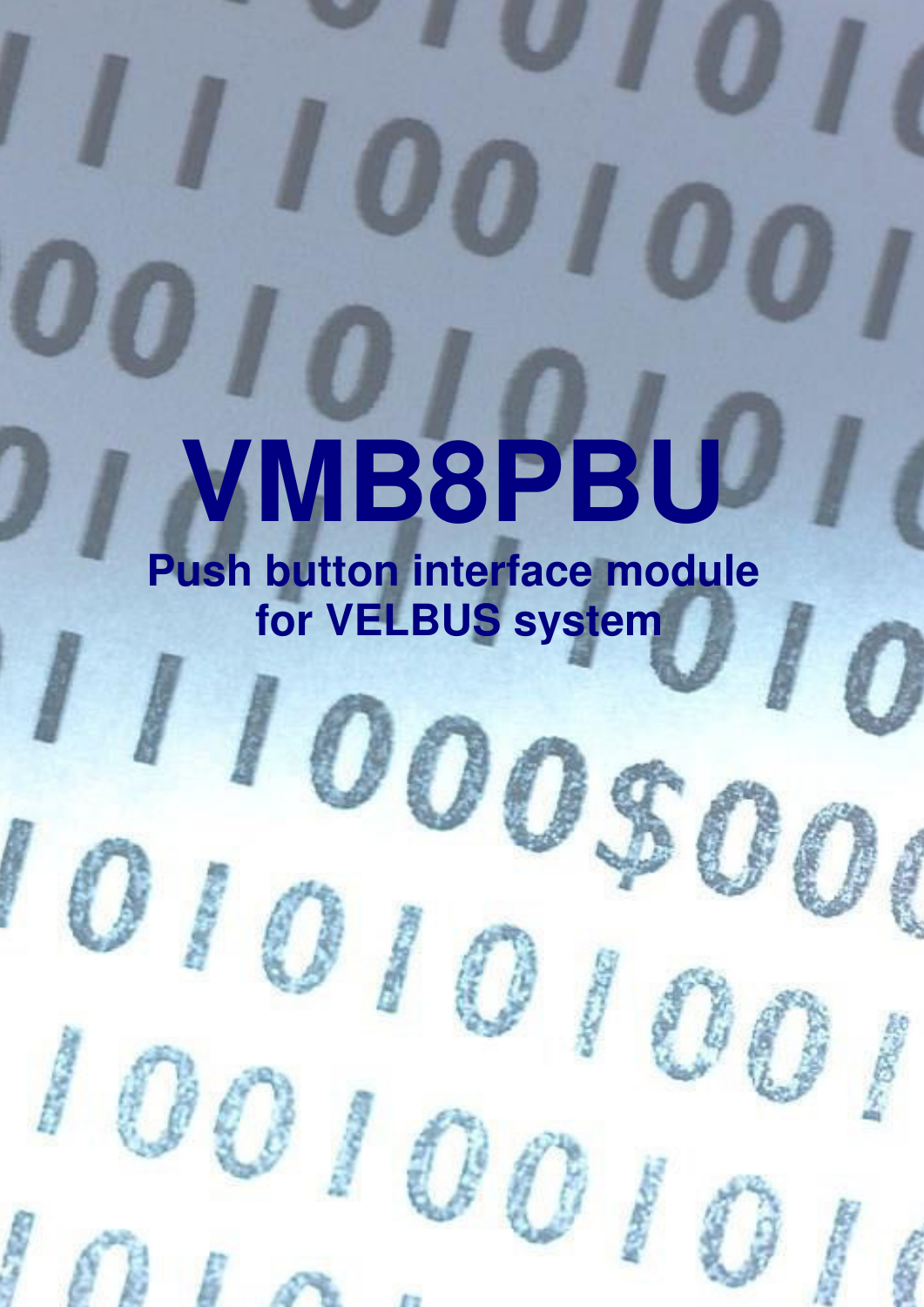Binairy format:

 <SOF-SID10...SID0-RTR-IDE-r0-DLC3...0-DATABYTE1...DATABYTEn-CRC15...CRC1-CRCDEL-ACK-ACKDEL-EOF7...EOF1-IFS3...IFS1>

| <b>bits</b>      | <b>Description</b>                                             |
|------------------|----------------------------------------------------------------|
| <b>SOF</b>       | Start Of Frame (always 0)                                      |
| SID10 & SID9     | Priority (00: highest  11: lowest priority)                    |
| SID8SID1         | <b>Address</b>                                                 |
| SID <sub>0</sub> | Always 0                                                       |
| <b>RTR</b>       | <b>Remote Transmit Request</b>                                 |
| <b>IDE</b>       | Identifier Extension (always 0)                                |
| r <sub>0</sub>   | reserved (always 0)                                            |
| DLC3DLC0         | Data Length Code (08)                                          |
| Databyte1        | Command                                                        |
| Databyte2        | Parameter                                                      |
| Databyte3        | Parameter                                                      |
| Databyte4        | Parameter                                                      |
| Databyte5        | Parameter                                                      |
| Databyte6        | Parameter                                                      |
| Databyte7        | Parameter                                                      |
| Databyte8        | Parameter                                                      |
| CRC15CRC1        | Cyclic Redundancy Checksum                                     |
| <b>CRCDEL</b>    | CRC Delimiter (always 1)                                       |
| <b>ACK</b>       | Acknowledge slot (transmit 1 readback 0 if received correctly) |
| <b>ACKDEL</b>    | Acknowledge Delimiter (always 1)                               |
| EOF7EOF1         | End Of Frame (always 1111111)                                  |
| IFS3IFS1         | InterFrame Space (always 111)                                  |

### *The module can transmit the following messages:*

- Channel status
- Module status
- Module type
- Bus error counter status
- First, second and third part of the channel names
- Memory data
- Memory data block (4 bytes)
- Real-time clock status
- Date status
- Daylight savings status (Build1235 or higher)
- Real-time clock status request
- Clear linked push button led
- Set linked push button led
- Slow blink linked push button led
- Fast blink linked push button led

# *The module can receive the following commands:*

- Linked push button status
- Module type request
- Module status request
- Channel name request
- Clear channel led
- Set channel led
- Slow blink channel led
- Fast blink channel led
- Very fast channel led
- Update channel leds
- Read memory data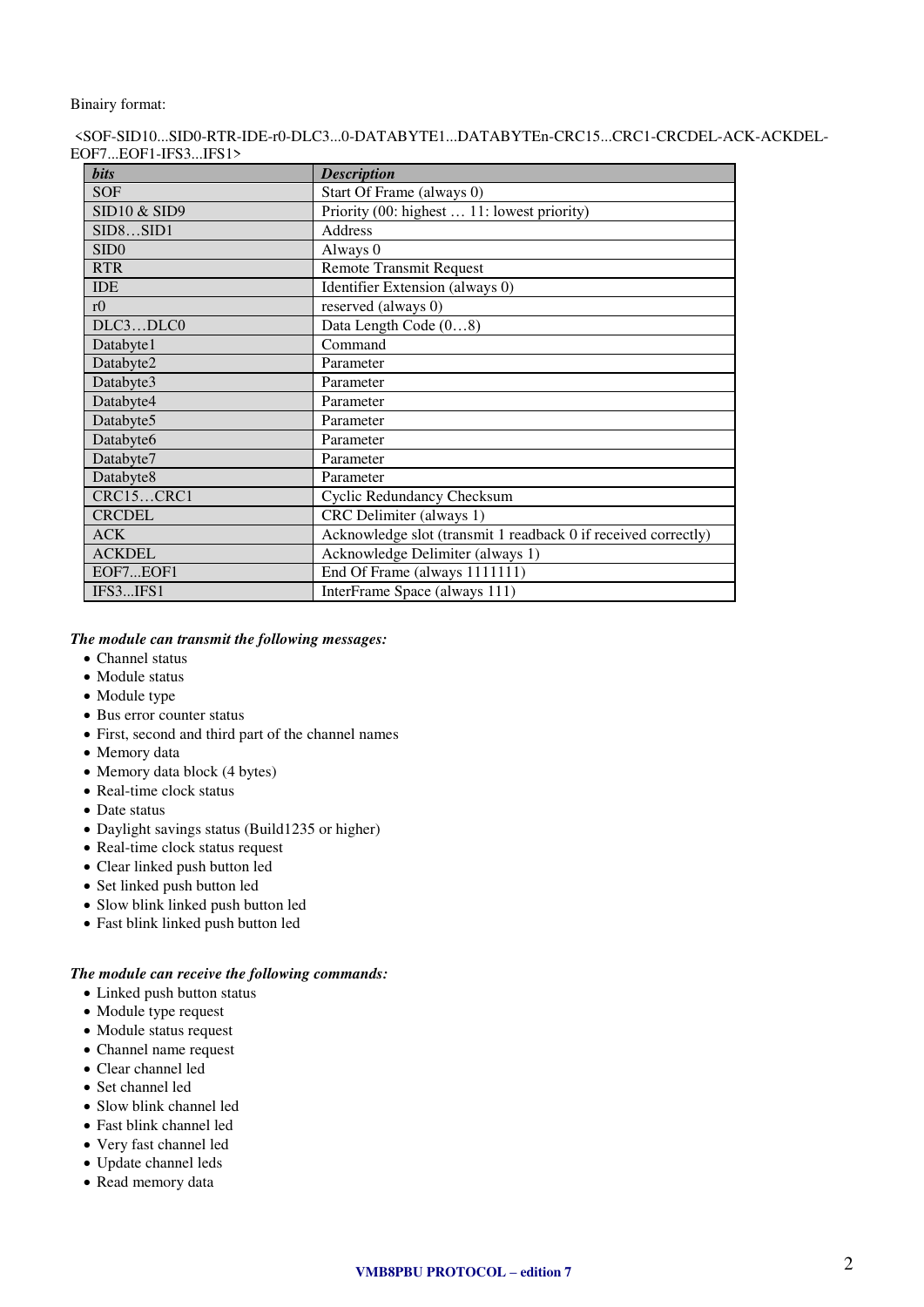- Read memory data block (4 bytes)
- Memory dump request
- Write memory data
- Write memory data block (4 bytes)
- Bus error counter status request
- Real-time clock status request
- Set real-time clock
- Set date
- Set daylight savings (Build 1235 or higher)
- Enable/disable global sunrise/sunset related actions (Build1235 or higher)
- Enable/disable local sunrise/sunset related actions (Build1235 or higher)
- Set local alarm clock
- Set global alarm clock
- Lock channel
- Unlock channel
- Disable channel program
- Enable channel program
- Select program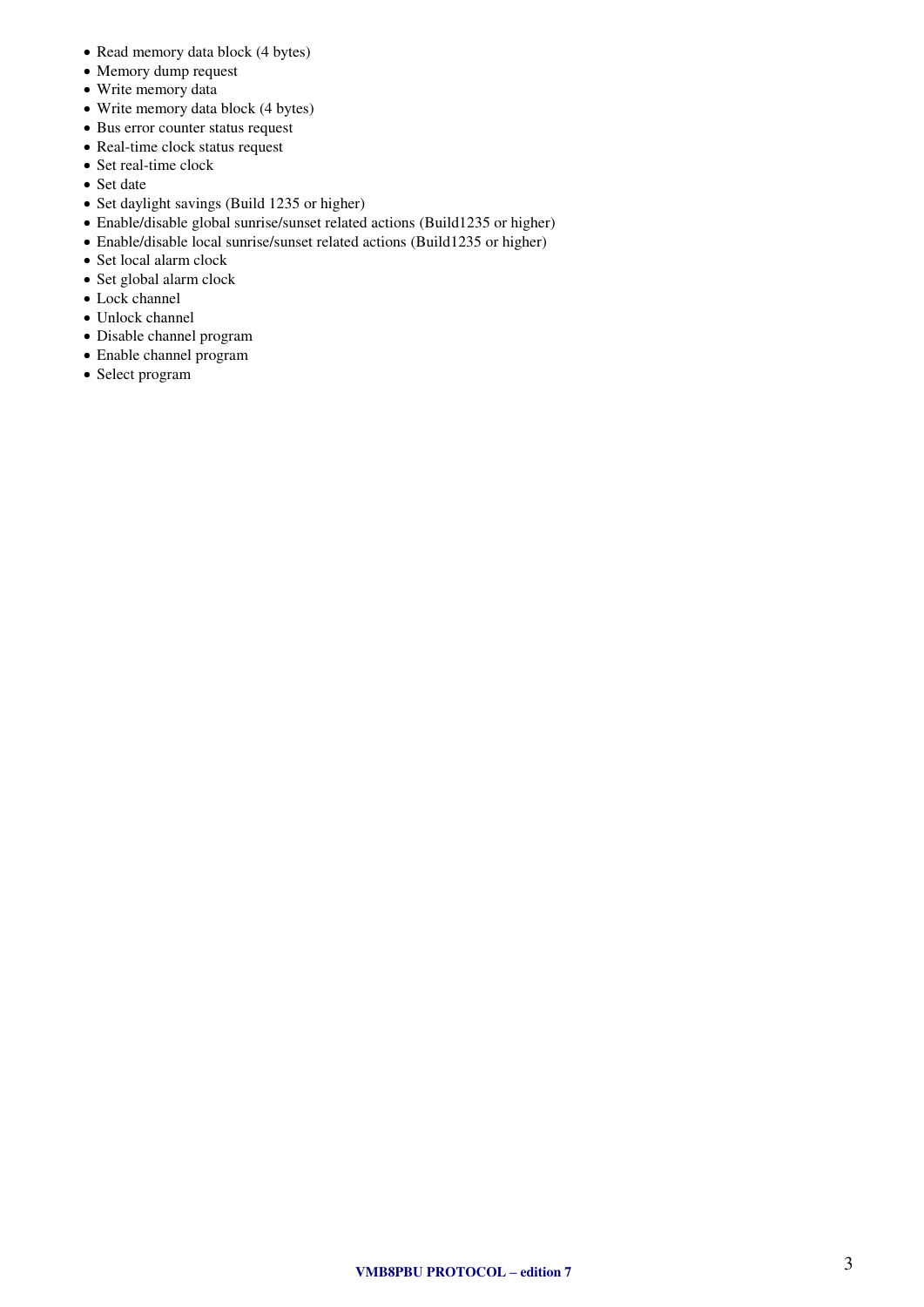*Transmits real time clock status request:*   $SID10-SID9 = 11$  (lowest priority)  $SID8...SID1 = H'00'$  $RTR = 0$  $DLC3...DLC0 = 1$  databyte to send DATABYTE1 = COMMAND\_REALTIME\_CLOCK\_STATUS\_REQUEST (H'D7')

# *Transmits the real time clock status:*

 $SID10-SID9 = 11$  (lowest priority) SID8...SID1 = Module address  $RTR = 0$  $DLC3...DLC0 = 4$  databytes to send

DATABYTE1 = COMMAND\_REALTIME\_CLOCK\_STATUS (H'D8')

DATABYTE2 = Day

| Contents | Day       |
|----------|-----------|
|          | Monday    |
|          | Tuesday   |
| 2        | Wednesday |
| 3        | Thursday  |
|          | Friday    |
|          | Saturday  |
| h        | Sunday    |

 $DATABYTE3 = \overline{Hour (0...23)}$  $DATABYTE4 = Minute (0...59)$ 

*Transmits the date status:* 

 $SID10-SID9 = 11$  (lowest priority) SID8...SID1 = Module address  $RTR = 0$ DLC3...DLC0 = 5 databytes to send DATABYTE1 = COMMAND\_DATE\_STATUS (H'B7')  $DATABYTE2 = Day (1...31)$  $DATABYTE3 = Month(1...12)$ DATABYTE4 = High byte of Year DATABYTE5 = Low byte of Year

# *Transmits the daylight savings status (Build1235 or higher):*

 $SID10-SID9 = 11$  (lowest priority) SID8...SID1 = Module address  $RTR = 0$ DLC3...DLC0 = 2 databytes to send DATABYTE1 = COMMAND\_DAYLIGHT\_SAVING\_STATUS (H'AF') DATABYTE2 = 0 = disabled  $\overline{1}$  = enabled

# *Transmits the channel switch status:*

 $SID10-SID9 = 00$  (highest priority)  $SID8...SID1 = Module address$  $RTR = 0$  $DLC3...DLC0 = 4$  databytes to send DATABYTE1 = COMMAND\_PUSH\_BUTTON\_STATUS (H'00') DATABYTE2 = Channel just pressed DATABYTE3 = Channel just released DATABYTE4 = Channel long pressed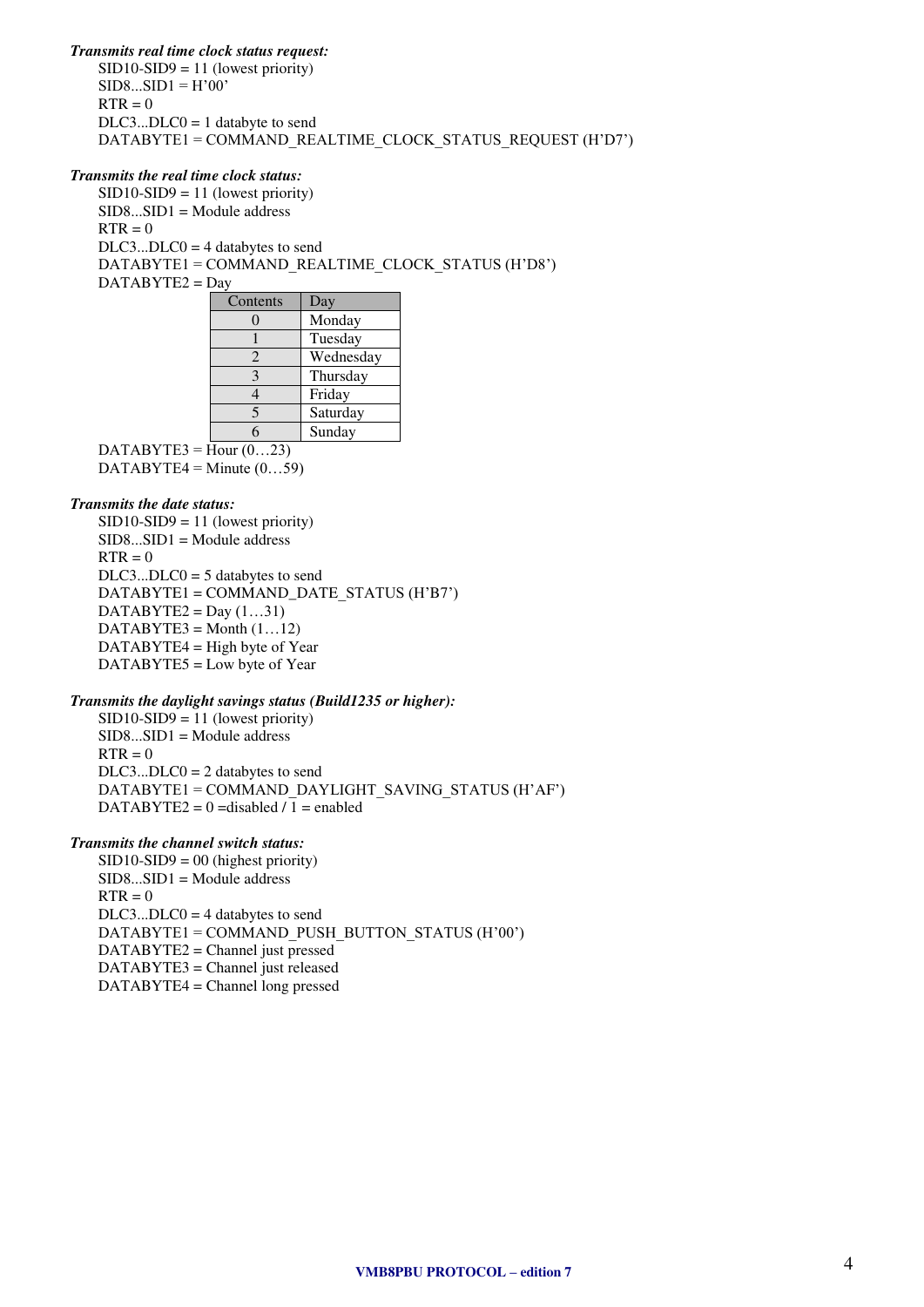*Transmits the module type:*   $SID10-SID9 = 11$  (lowest priority) SID8...SID1 = Module address  $RTR = 0$  $DLC3...DLC0 = 7$  databytes to send DATABYTE1 = COMMAND\_MODULE\_TYPE (H'FF') DATABYTE2 = VMB8PBU type (H'16') DATABYTE3 = High byte of serial number DATABYTE4 = Low byte of serial number DATABYTE5 = Memorymap version DATABYTE6 = Build year

DATABYTE7 = Build week

### *Transmits the module status:*

 $SID10-SID9 = 11$  (lowest priority)

SID8...SID1 = Module address

 $RTR = 0$ 

DLC3...DLC0 = 5 databytes to send

DATABYTE1 = COMMAND\_MODULE\_STATUS (H'ED')

DATABYTE2 = channel 1 to 8 status (1 = pressed  $/ 0$  = released)

DATABYTE3 = enabled/disable channel status  $(1 =$  enabled  $/ 0 =$  disabled)

DATABYTE4 = normal/inverted channel status  $(1 = normal / 0 = inverted)$ 

DATABYTE5 = locked channel status  $(0 = \text{unlocked } / 1 = \text{locked})$ 

DATABYTE6 = disabled channel program status  $(0 = p \cdot \text{logram} \cdot \text{enabled} / 1 = \text{program} \cdot \text{disabled})$ 

 $DATABYTE7 = alarm & program selection$ 

| <b>Contents</b>       | <b>Selected programl</b> |
|-----------------------|--------------------------|
| B'xxxxxx00'           | None                     |
| B'xxxxxx01'           | Summer                   |
| B'xxxxx10'            | Winter                   |
| B'xxxxx11'            | Holiday                  |
| B'xxxxx0xx'           | Alarm 1 off              |
| B'xxxxx1xx'           | Alarm 1 on               |
| B'xxxx0xxx'           | Local alarm 1            |
| B'xxxx1xxx'           | Global alarm 1           |
| B'xxx0xxxx'           | Alarm 2 off              |
| $B'$ xxx $1$ xxx $x'$ | Alarm 2 on               |
| B'xx0xxxxx'           | Local alarm 2            |
| B'xx1xxxxx'           | Global alarm 2           |
| B'x0xxxxxx'           | Sunrise disabled         |
| B'x1xxxxxx'           | Sunrise enabled          |
| B'OXXXXXXX'           | Sunset disabled          |
| B'1xxxxxx'            | Sunset enabled           |

### *Transmit: Bus error counter status*

 $SID10-SID9 = 11$  (lowest priority) SID8...SID1 = Module address  $RTR = 0$  $DLC3...DLC0 = 4$  databytes to send DATABYTE1 = COMMAND\_BUSERROR\_COUNTER\_STATUS (H'DA') DATABYTE2 = Transmit error counter DATABYTE3 = Receive error counter DATABYTE4 = Bus off counter

### *Transmits the memory data:*

 $SID10-SID9 = 11$  (lowest priority) SID8...SID1 = Module address  $RTR = 0$  $DLC3...DLC0 = 4$  databytes to send DATABYTE1 = COMMAND\_MEMORY\_DATA (H'FE') DATABYTE2 = High memory address DATABYTE3 = LOW memory address DATABYTE4 = memory data

Remark: address range: H'0000' to H'03FF'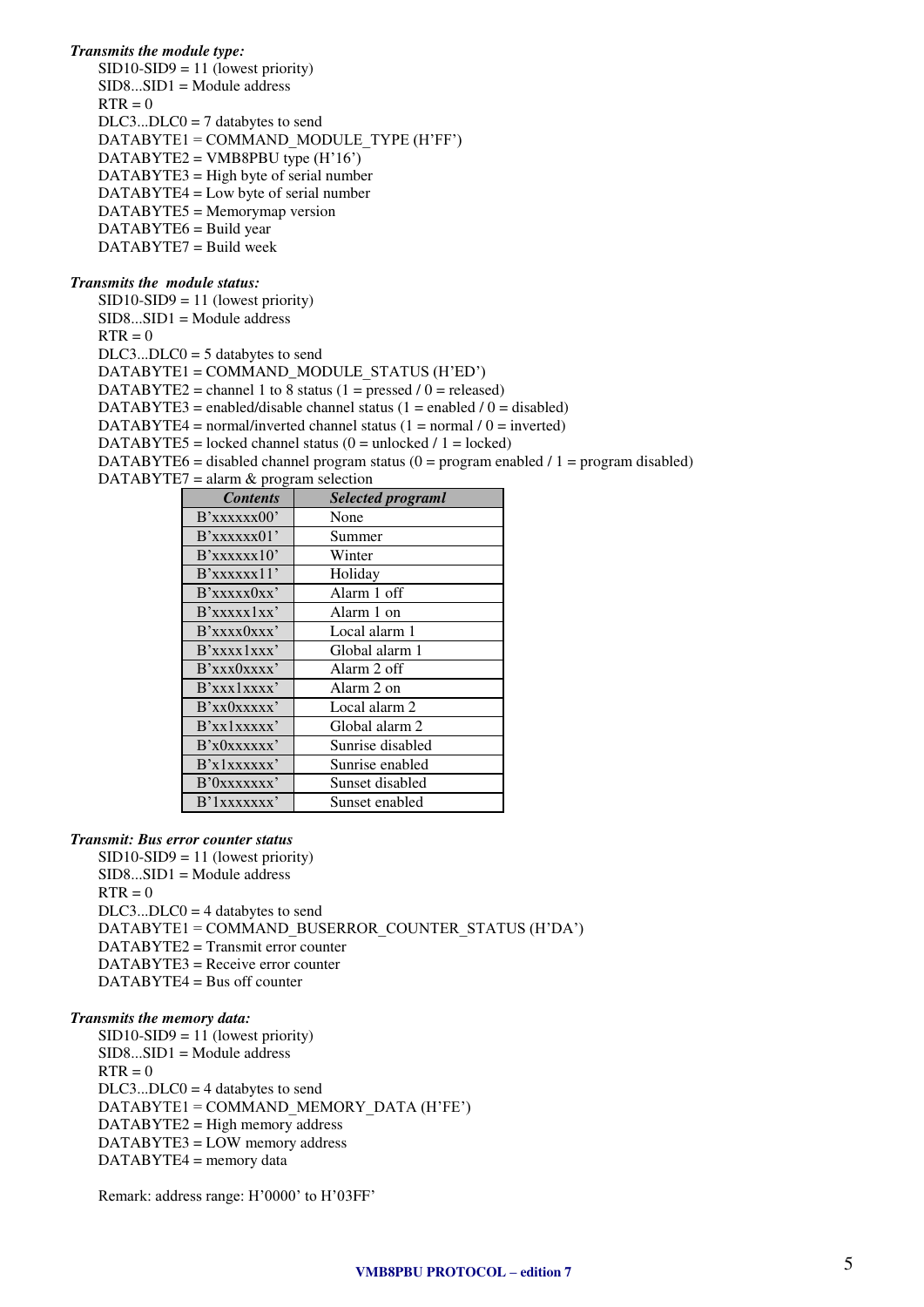*Transmits memory data block (4 bytes):*  $SID10-SID9 = 11$  (lowest priority) SID8...SID1 = Module address  $RTR = 0$ DLC3...DLC0 = 7 databytes to send DATABYTE1 = COMMAND\_MEMORY\_DATA\_BLOCK (H'CC') DATABYTE2 = High start address of memory block DATABYTE3 = LOW start address of memory block DATABYTE4 = memory data1 DATABYTE5 = memory data2 DATABYTE6 = memory data3 DATABYTE7 = memory data4

Remark: address range: H'0000' to H'03FC'

# *Transmits the first part of channel name:*

 $SID10-SID9 = 11$  (lowest priority) SID8...SID1 = Module address  $RTR = 0$ DLC3...DLC0 = 8 databytes to send DATABYTE1 = COMMAND\_CHANNEL\_NAME\_PART1 (H'F0') DATABYTE2 = channel bit

| <b>Contents</b> | <b>Channel</b> |
|-----------------|----------------|
| B'00000001'     | channel 1      |
| B'00000010'     | channel 2      |
| B'00000100'     | channel 3      |
| B'00001000'     | channel 4      |
| B'00010000'     | channel 5      |
| B'00100000'     | channel 6      |
| B'01000000'     | channel 7      |
| B'10000000'     | channel 8      |

 $DATABYTE3 = Character 1 of the channel name$ DATABYTE4 = Character 2 of the channel name DATABYTE5 = Character 3 of the channel name DATABYTE6 = Character 4 of the channel name DATABYTE7 = Character 5 of the channel name DATABYTE8 = Character 6 of the channel name

### *Transmits the second part of the channel name:*

 $SID10-SID9 = 11$  (lowest priority)

 $SID8...SID1 = Module address$ 

 $RTR = 0$ 

DLC3...DLC0 = 8 databytes to send DATABYTE1 = COMMAND\_CHANNEL\_NAME\_PART2 (H'F1') DATABYTE2 = Channel bit

| <b>Contents</b> | <b>Channel</b> |
|-----------------|----------------|
| B'00000001'     | channel 1      |
| B'00000010'     | channel 2      |
| B'00000100'     | channel 3      |
| B'00001000'     | channel 4      |
| B'00010000'     | channel 5      |
| B'00100000'     | channel 6      |
| B'01000000'     | channel 7      |
| B'10000000'     | channel 8      |

DATABYTE3 = Character 7 of the channel name

DATABYTE4 = Character 8 of the channel name

DATABYTE5 = Character 9 of the channel name

DATABYTE6 = Character 10 of the channel name

DATABYTE7 = Character 11 of the channel name

DATABYTE8 = Character 12 of the channel name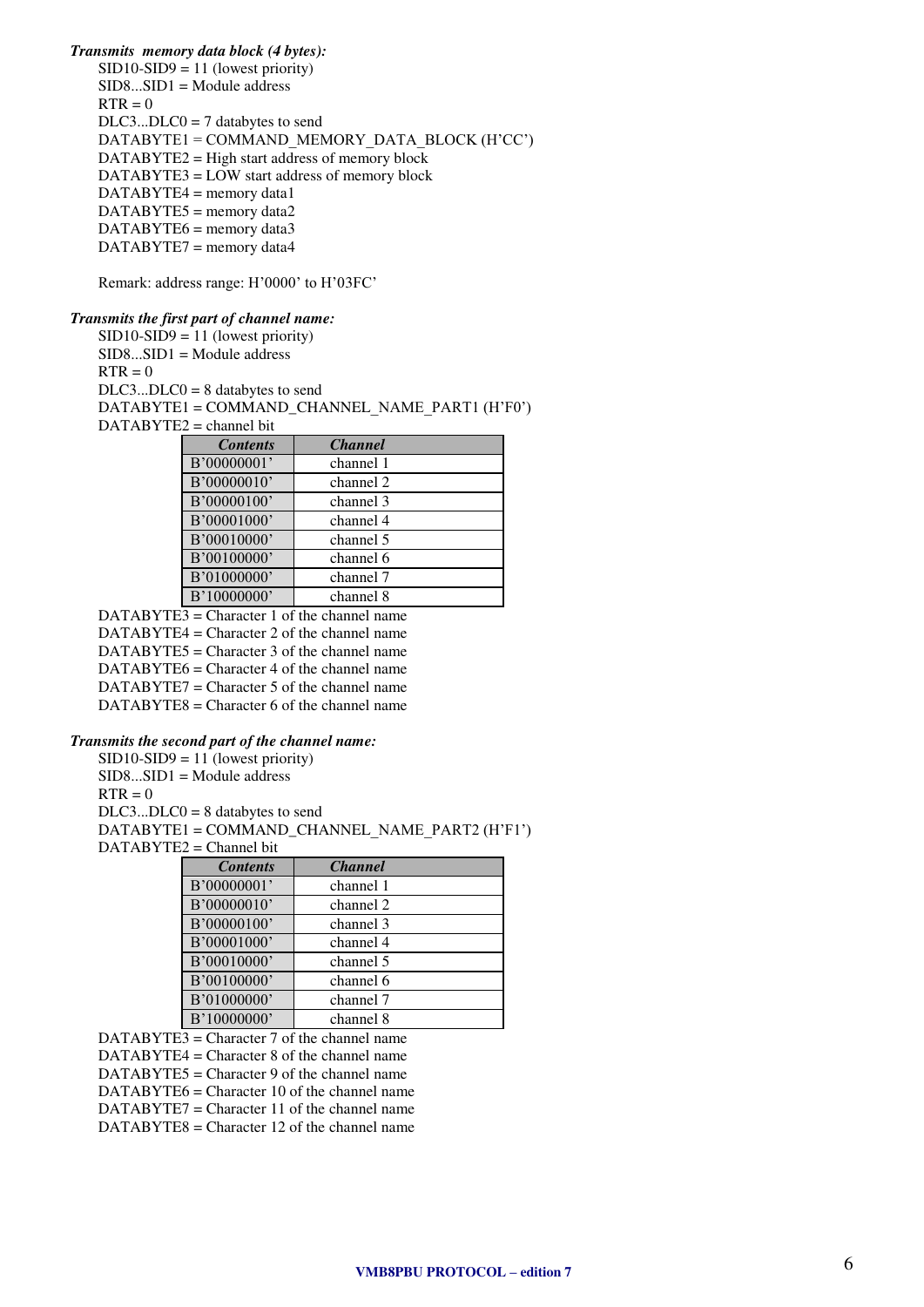*Transmits the third part of the channel name:*   $SID10-SID9 = 11$  (lowest priority) SID8...SID1 = Module address  $RTR = 0$ DLC3...DLC0 = 6 databytes to send DATABYTE1 = COMMAND\_CHANNEL\_NAME\_PART3 (H'F2') DATABYTE2 = channel bit

| <b>Contents</b> | <b>Channel</b> |
|-----------------|----------------|
| B'00000001'     | channel 1      |
| B'00000010'     | channel 2      |
| B'00000100'     | channel 3      |
| B'00001000'     | channel 4      |
| B'00010000'     | channel 5      |
| B'00100000'     | channel 6      |
| B'01000000'     | channel 7      |
| B'10000000'     | channel 8      |

DATABYTE3 = Character 13 of the channel name DATABYTE4 = Character 14 of the channel name DATABYTE5 = Character 15 of the channel name DATABYTE6 = Character 16 of the channel name

Remarks:

Unused characters contain H'FF'.

### *Transmit: Clears LEDs on a linked push button module:*

 $SID10-SID9 = 11$  (lowest priority)  $SID8...SID1 = Address of the linked push button module for clearing LEDs$  $RTR = 0$  $DLC3...DLC0 = 2$  databytes to send DATABYTE1 = COMMAND\_CLEAR\_LED (H'F5')  $DATABYTE2 = LED bit numbers (1 = clear LED)$ 

### *Transmit: Sets LEDs on a linked push button module:*

 $SID10-SID9 = 11$  (lowest priority)  $SID8...SID1 = Address of the linked push button module for setting LEDs on$  $RTR = 0$  $DLC3...DLC0 = 2$  databytes to send  $DATABYTE1 = COMMAND SET LED (H'F6')$  $DATABYTE2 = LED bit numbers (1 = set LED)$ 

# *Transmit: Blinks LEDs slowly on a linked push button module:*

 $SID10-SID9 = 11$  (lowest priority) SID8...SID1 = Address of the linked push button module for slowly blinking LEDs  $RTR = 0$ DLC3...DLC0 = 2 databytes to send DATABYTE1 = COMMAND\_SLOW\_BLINKING\_LED (H'F7')  $DATABYTE2 = LED bit numbers (1 = slow blink LED)$ 

# *Transmit: Blinks LEDs fast on a linked push button module:*

 $SID10-SID9 = 11$  (lowest priority) SID8...SID1 = Address of the linked push button module for fast blinking LEDs  $RTR = 0$ DLC3...DLC0 = 2 databytes to send DATABYTE1 = COMMAND\_FAST\_BLINKING\_LED (H'F8')  $DATABYTE2 = LED bit numbers (1 = fast blink LED)$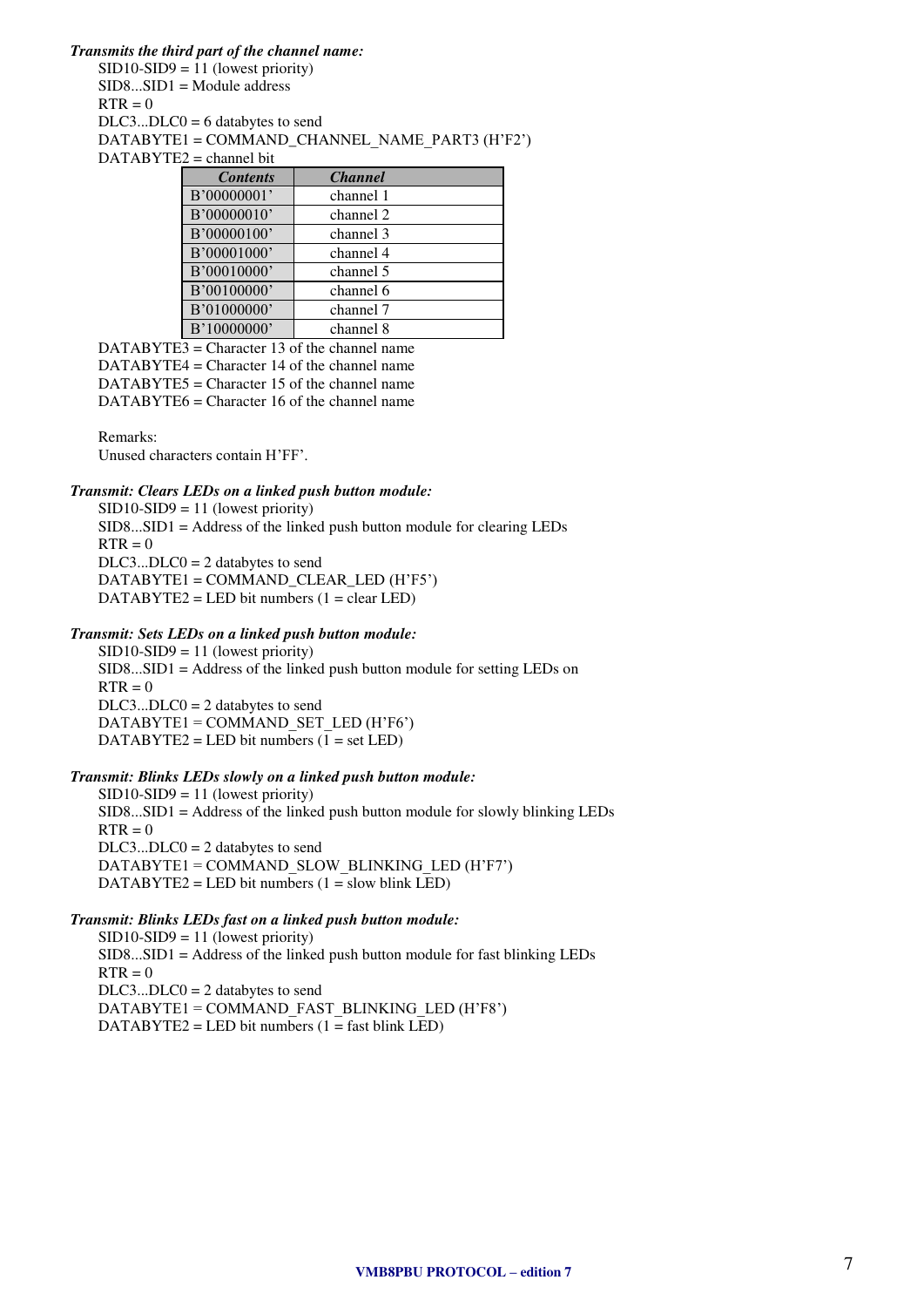# *'Linked push button status' received:*

 $SID10-SID9 = 00$  (highest priority)  $SID8...SID1 = Address of the linked push button module$  $RTR = 0$ DLC3...DLC0 = 4 databytes received DATABYTE1 = COMMAND\_PUSH\_BUTTON\_STATUS (H'00')  $DATABYTE2 = Linked push buttons just pressed (1 = just pressed)$  $DATABYTE3 = Linked push buttons just released (1 = just released)$  $DATABYTE4 = linked push buttons long pressed (1 = longer than 0.85s pressed)$ 

# *'Real time clock status request' command received:*

 $SID10-SID9 = 11$  (lowest priority) SID8...SID1 = Module address  $RTR = 0$  $DLC3...DLC0 = 1$  databyte to send DATABYTE1 = COMMAND\_REALTIME\_CLOCK\_STATUS\_REQUEST (H'D7')

### *'Set real time clock' command received:*

 $SID10-SID9 = 11$  (lowest priority)  $SID8...SID1 = H'00'$  $RTR = 0$  $DLC3...DLC0 = 4$  databytes to send DATABYTE1 = COMMAND\_SET\_REALTIME\_CLOCK (H'D8') DATABYTE2 = Day of week

| Contents day of week' | <b>Description</b> |
|-----------------------|--------------------|
| H'00'                 | Monday             |
| H'01'                 | Tuesday            |
| H'02'                 | Wednesday          |
| H'03'                 | Thursday           |
| H'04'                 | Friday             |
| H'05'                 | Saterday           |
| H'06'                 | Sunday             |

 $DATABYTE3 = Hours (0...23)$  $DATABYTE4 =$  Minutes  $(0...59)$ 

# *'Set date' command received:*

 $SID10-SID9 = 11$  (lowest priority)  $SID8...SID1 = H'00'$  $RTR = 0$  $DLC3...DLC0 = 5$  databytes to send DATABYTE1 = COMMAND\_SET\_REALTIME\_DATE (H'B7')  $DATABYTE2 = Day (1...31)$  $DATABYTE3 = Month(1...12)$ DATABYTE4 = High byte of Year DATABYTE5 = Low byte of Year

# *'Set daylight savings' command received (Build1235 or higher):*

 $SID10-SID9 = 11$  (lowest priority)  $SID8...SID1 = H'00'$  $RTR = 0$  $DLC3...DLC0 = 2$  databytes to send DATABYTE1 = COMMAND\_SET\_DAYLIGHT\_SAVING (H'AF')  $DATABYTE2 = 0 = disabled / 1 = enabled$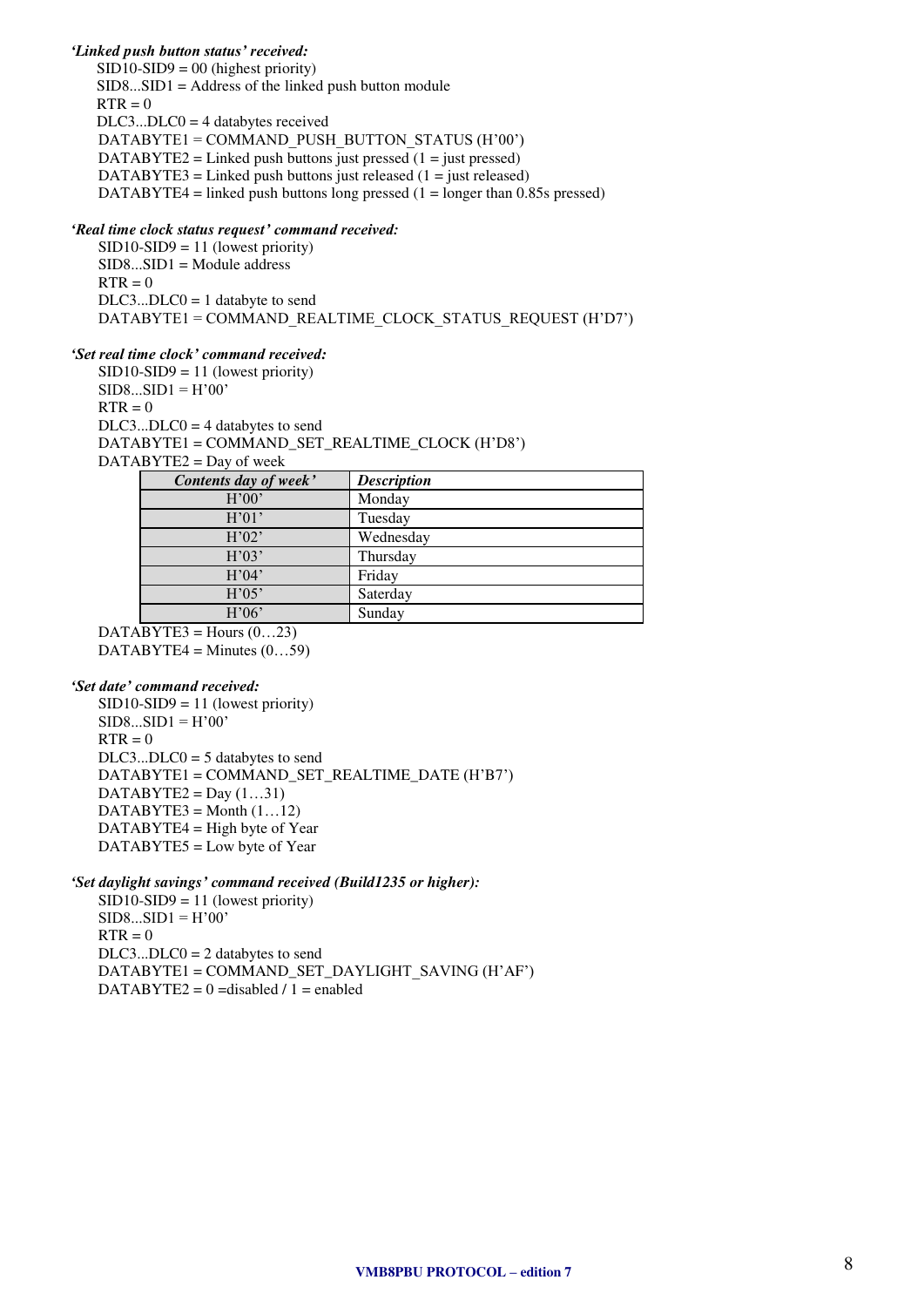*'Enable/disable global sunrise/sunset related actions' command received (Build1235 or higher):*   $SID10-SID9 = 11$  (lowest priority)  $SID8...SID1 = H'00'$  $RTR = 0$ DLC3...DLC0 = 3 databytes to send DATABYTE1 = COMMAND\_ENA\_DIS\_SUNRISE\_SUNSET (H'AE') DATABYTE2 = Channel (FF) DATABYTE3 = enable/disable flags

| <b>Contents</b> | <b>Description</b>              |
|-----------------|---------------------------------|
| B'xxxxxxx0'     | Disable sunrise related actions |
| B'xxxxxx1'      | Enable sunrise related actions  |
| B'xxxxx0x'      | Disable sunset related actions  |
| B'xxxxx1x'      | Enable sunset related actions   |

*'Enable/disable local sunrise/sunset related actions' command received (Build1235 or higher):*   $SID10-SID9 = 11$  (lowest priority)

 $SID8...SID1 = Module address$  $RTR = 0$  $DLC3...DLC0 = 3$  databytes to send DATABYTE1 = COMMAND\_ENA\_DIS\_SUNRISE\_SUNSET (H'AE') DATABYTE2 = Channel (FF) DATABYTE3 = enable/disable flags

| <b>Contents</b> | <b>Description</b>              |
|-----------------|---------------------------------|
| B'xxxxxxx0'     | Disable sunrise related actions |
| B'xxxxxx1'      | Enable sunrise related actions  |
| B'xxxxx0x'      | Disable sunset related actions  |
| B'xxxxx1x'      | Enable sunset related actions   |

### *'Set global clock alarm' command received:*

 $SID10-SID9 = 11$  (lowest priority)  $SID8...SID1 = H'00'$  $RTR = 0$  $DLC3...DLC0 = 7$  databytes to send DATABYTE1 = COMMAND\_SET\_ALARM\_CLOCK (H'C3')  $DATABYTE2 = Alarm number (1 or 2)$  $DATABYTE3 = Wake up hour (0...23)$ DATABYTE4 = Wake up minute  $(0...59)$  $DATABYTE5 = Go$  to bed hour  $(0...23)$ DATABYTE6 = Go to bed minute  $(0...59)$ DATABYTE7 = Clock alarm enable flag  $(0 = \text{disabeled} / 1 = \text{enabeled})$ 

### *'Set local clock alarm' command received:*

 $SID10-SID9 = 11$  (lowest priority)  $SID8...SID1 = Module address$  $RTR = 0$ DLC3...DLC0 = 7 databytes to send DATABYTE1 = COMMAND\_SET\_ALARM\_CLOCK (H'C3')  $DATABYTE2 = Alarm number (1 or 2)$  $DATABYTE3 = Wake up hour (0...23)$  $DATABYTE4 = Wake up minute (0...59)$  $DATABYTE5 = Go$  to bed hour  $(0...23)$ DATABYTE6 = Go to bed minute  $(0...59)$ DATABYTE7 = Clock alarm enable flag  $(0 = \text{disabeled}/1 = \text{enabeled})$ 

# *'Module type request' command received:*

 $SID10-SID9 = 11$  (lowest priority) SID8...SID1 = Module address  $RTR = 1$  $DLC3...DLC0 = 0$  databytes received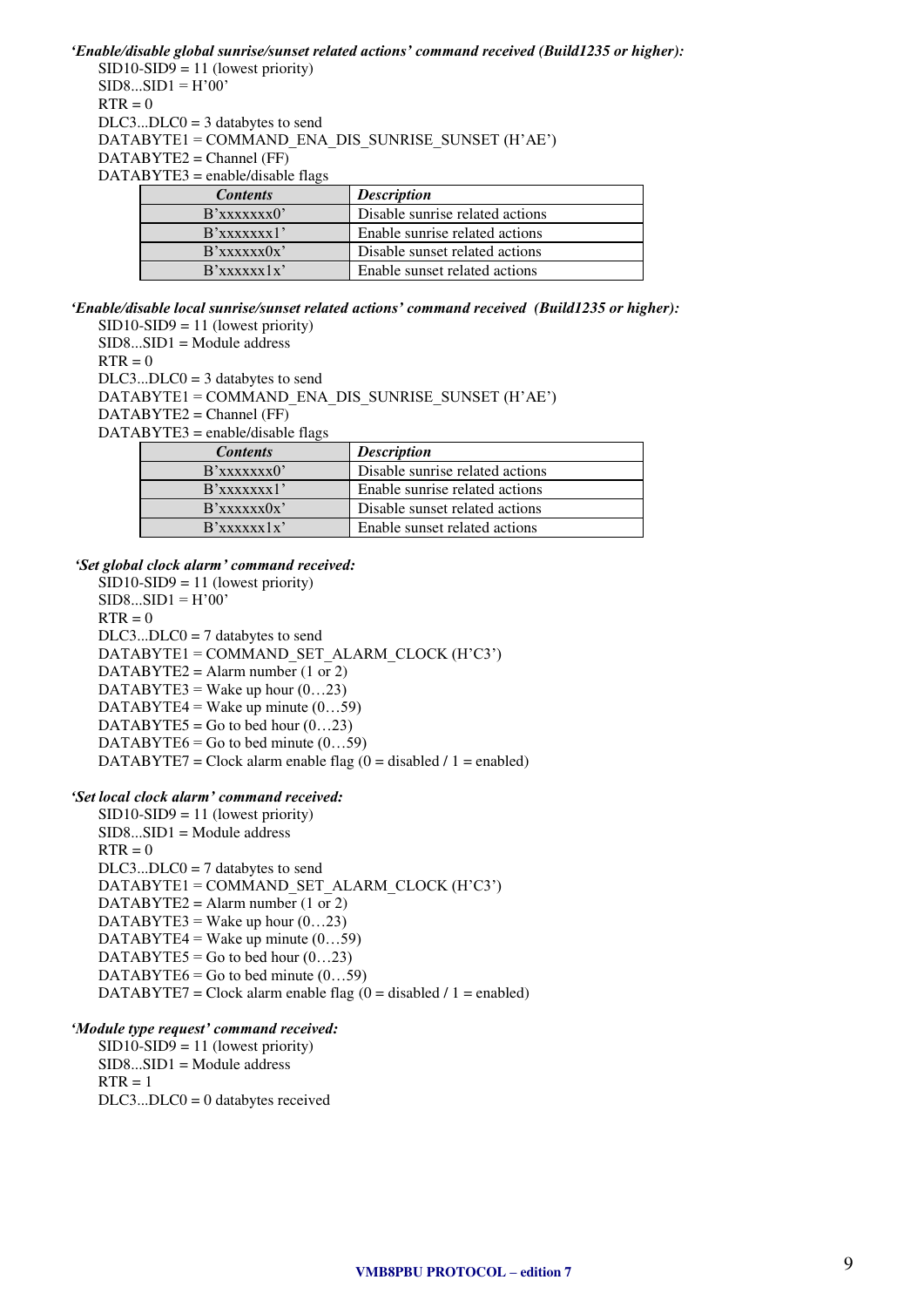*'Module status request' command received:*  $SID10-SID9 = 11$  (lowest priority) SID8...SID1 = Module address  $RTR = 0$ DLC3...DLC0 = 2 databytes received DATABYTE1 = COMMAND\_MODULE\_STATUS\_REQUEST (H'FA') DATABYTE2 = don't care

# *'Channel name request' command received:*

 $SID10-SID9 = 11$  (lowest priority) SID8...SID1 = Module address  $RTR = 0$  $DLC3...DLC0 = 2$  databytes received DATABYTE1 = COMMAND\_CHANNEL\_NAME\_REQUEST (H'EF') DATABYTE2 = channel bit

| <b>Contents</b> | <b>Channel</b> |
|-----------------|----------------|
| B'00000001'     | channel 1      |
| B'00000010'     | channel 2      |
| B'00000100'     | channel 3      |
| B'00001000'     | channel 4      |
| B'00010000'     | channel 5      |
| B'00100000'     | channel 6      |
| B'01000000'     | channel 7      |
| B'10000000'     | channel 8      |

### *'Clear channel LED' command received:*

 $SID10-SID9 = 11$  (lowest priority) SID8...SID1 = Module address  $RTR = 0$ DLC3...DLC0 = 2 databytes received DATABYTE1 = COMMAND\_CLEAR\_LED (H'F5')  $DATABYTE2 = LEDs$  to clear (a one clears the corresponding LED of channel 1 to 8)

### *'Set channel LED' command received:*

 $SID10-SID9 = 11$  (lowest priority) SID8...SID1 = Module address  $RTR = 0$ DLC3...DLC0 = 2 databytes received DATABYTE1 = COMMAND\_SET\_LED (H'F6')  $DATABYTE2 = LEDs$  to set (a one sets the corresponding LED of channel 1 to 8)

# *'Slow blink channel LED' command received:*

 $SID10-SID9 = 11$  (lowest priority) SID8...SID1 = Module address  $RTR = 0$ DLC3...DLC0 = 2 databytes received DATABYTE1 = COMMAND\_SLOW\_BLINK\_LED (H'F7')  $DATABYTE2 = LEDs$  to blink slow (a one blinks slow the corresponding LED of channel 1 to 8)

### *'Fast blink channel LED' command received:*

 $SID10-SID9 = 11$  (lowest priority) SID8...SID1 = Module address  $RTR = 0$ DLC3...DLC0 = 2 databytes received DATABYTE1 = COMMAND\_FAST\_BLINK\_LED (H'F8') DATABYTE2 = LEDs to blink fast (a one blinks fast the corresponding LED of channel 1 to 8)

# *'Very fast blink channel LED' command received:*

 $SID10-SID9 = 11$  (lowest priority)  $SID8...SID1 = Module address$  $RTR = 0$ DLC3...DLC0 = 2 databytes received DATABYTE1 = COMMAND\_VERY\_FAST\_BLINK\_LED (H'F9') DATABYTE2 = LEDs to blink very fast (a one blinks very fast the corresponding LED of channel 1 to 8)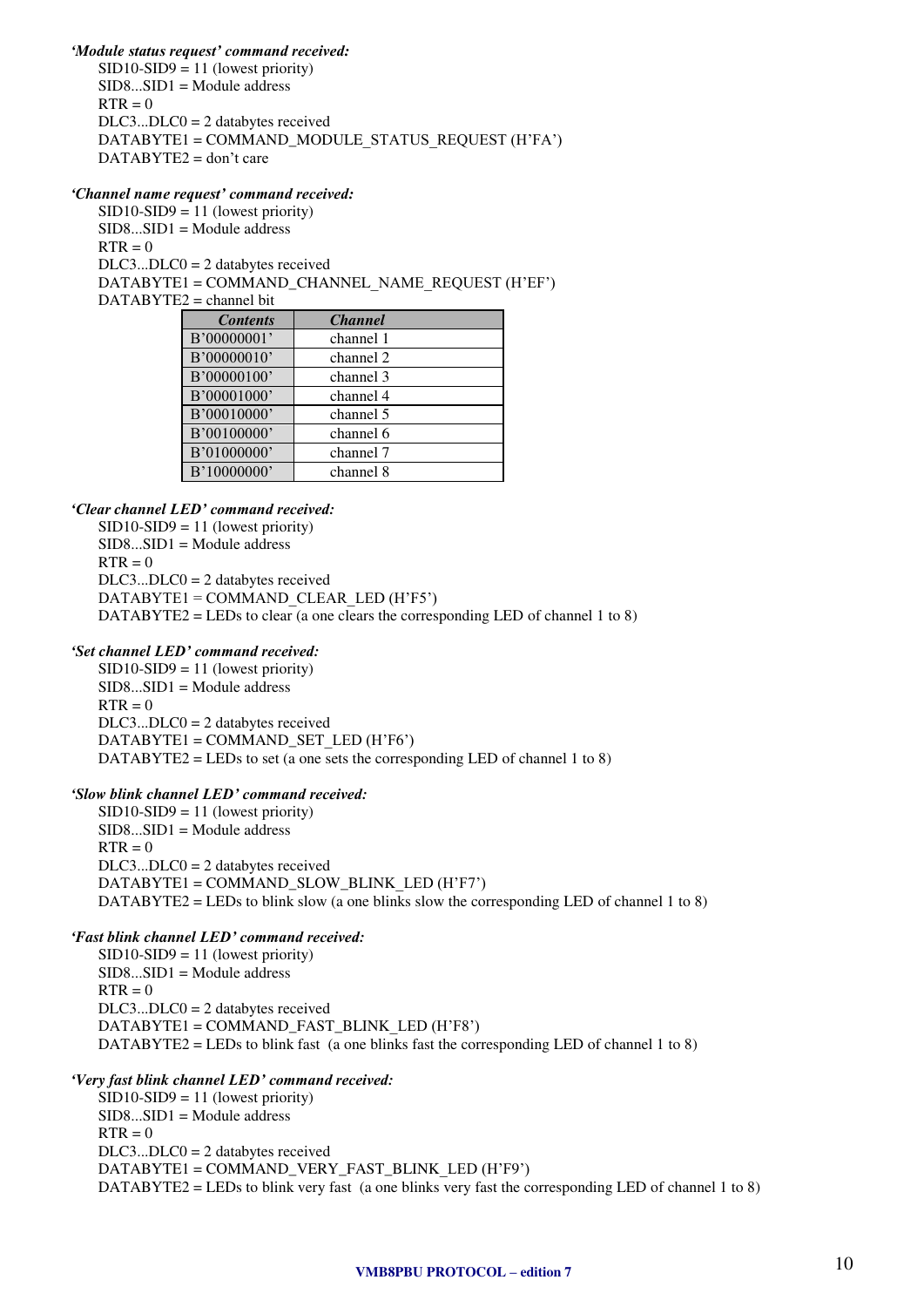*'Update channel LEDs' command received:*   $SID10-SID9 = 11$  (lowest priority) SID8...SID1 = Module address  $RTR = 0$ DLC3...DLC0 = 4 databytes received DATABYTE1 = COMMAND\_UPDATE\_LED\_STATUS (H'F4') DATABYTE2 = LEDs to set (a one sets the corresponding LED of channel 1 to 8)  $DATABYTE3 = LEDs$  to blink slow (a one blinks slow the corresponding LED of channel 1 to 8) DATABYTE4 = LEDs to blink fast (a one blinks very fast the corresponding LED of channel 1 to 8)

Remark:

The 'LEDs to set' status overrides the blinking modes. Very fast blinking if slow & fast blinking are set.

# *'Read data from memory' command received:*

 $SID10-SID9 = 11$  (lowest priority)  $SID8...SID1 = Module address$  $RTR = 0$ DLC3...DLC0 = 3 databytes received DATABYTE1 = COMMAND\_READ\_DATA\_FROM\_MEMORY (H'FD') DATABYTE2 = High memory address DATABYTE3 = LOW memory address

Remark: address range: H'0000' to H'03FF'

# *'Memory dump request' command received:*

 $SID10-SID9 = 11$  (lowest priority)  $SID8...SID1 = Module address$  $RTR = 0$ DLC3...DLC0 = 1 databytes received DATABYTE1 = COMMAND\_MEMORY\_DUMP\_REQUEST (H'CB')

# *'Read data block from memory' command received:*

 $SID10-SID9 = 11$  (lowest priority) SID8...SID1 = Module address  $RTR = 0$ DLC3...DLC0 = 3 databytes received DATABYTE1 = COMMAND\_READ\_MEMORY\_BLOCK (H'C9') DATABYTE2 = High memory address DATABYTE3 = LOW memory address

Remark: address range: H'0000' to H'03FC'

### *'Write data to memory' command received:*

 $SID10-SID9 = 11$  (lowest priority) SID8...SID1 = Module address  $RTR = 0$ DLC3...DLC0 = 4 databytes received DATABYTE1 = COMMAND\_WRITE\_DATA\_TO\_MEMORY (H'FC') DATABYTE2 = High memory address DATABYTE3 = LOW memory address (H'00'...H'FF') DATABYTE4 = memory data to write

Remark:

Wait at least 10ms for sending a next command on the velbus. Address range: H'0000' to H'03FF'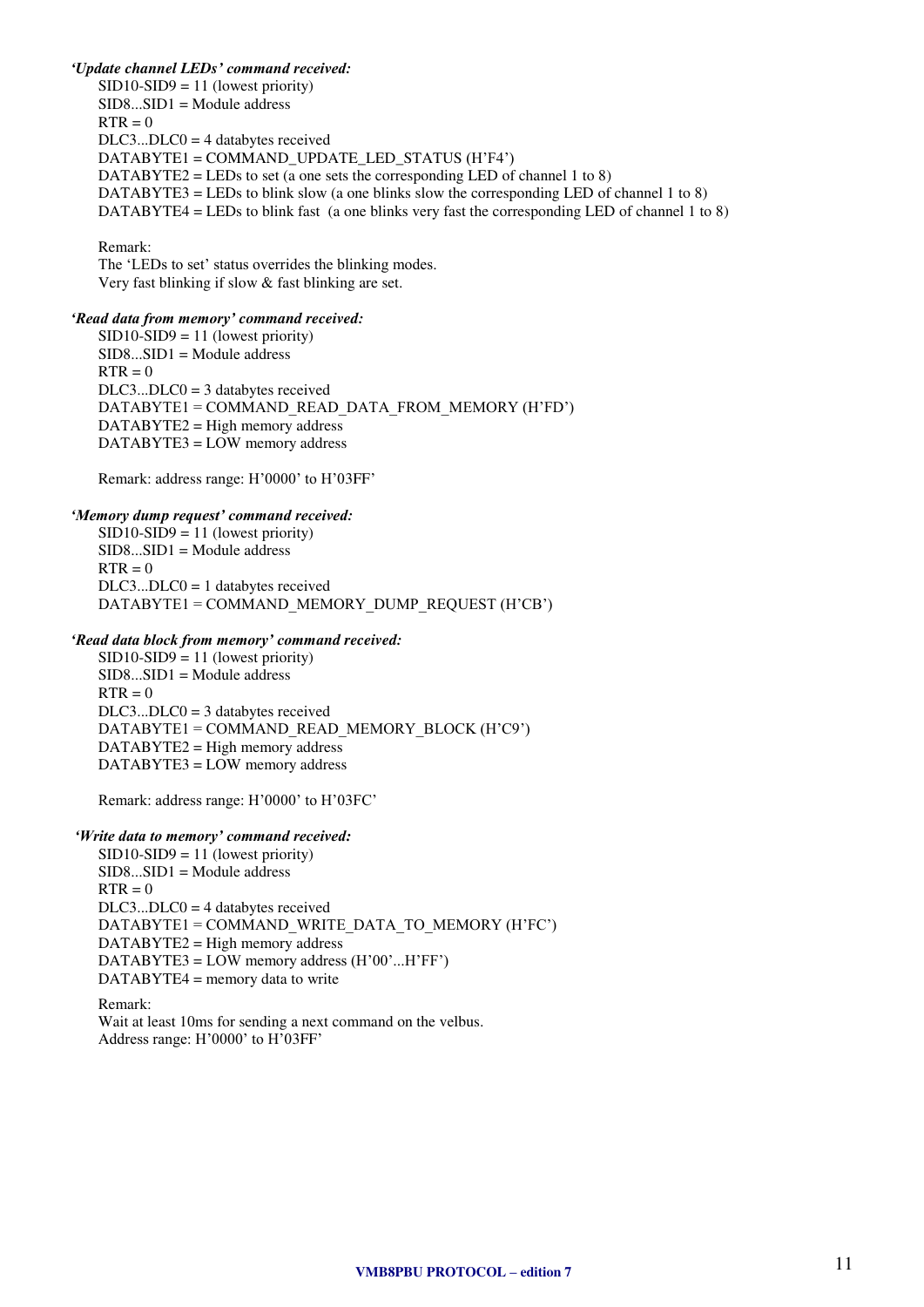*'Write memory block' command received:*  $SID10-SID9 = 11$  (lowest priority)  $SID8...SID1 = Address of the module$  $RTR = 0$ DLC3...DLC0 = 7 databytes received DATABYTE1 = COMMAND\_WRITE\_MEMORY\_BLOCK (H'CA') DATABYTE2 = High memory address DATABYTE3 = LOW memory address DATABYTE4 = memory databyte1 to write DATABYTE5 = memory databyte2 to write DATABYTE6 = memory databyte3 to write DATABYTE7 = memory databyte4 to write

Remark:

Wait for 'memory data block' feedback before sending a next command on the velbus. Address range: H'0000' to H'03FC'

### *'Bus error counter status request' command received:*

 $SID10-SID9 = 11$  (lowest priority)  $SID8...SID1 = Module address$  $RTR = 0$  $DLC3...DLC0 = 1$  databytes to send DATABYTE1 = COMMAND\_BUS\_ERROR\_CONTER\_STATUS\_REQUEST (H'D9')

### *'Unlock channel' command received:*

 $SID10-SID9 = 00$  (highest priority) SID8...SID1 = Module address  $RTR = 0$ DLC3...DLC0 = 2 databytes received DATABYTE1 = COMMAND\_CANCEL\_FORCED\_OFF (H'13') DATABYTE2 = Channel bit

| <b>Contents</b> | <b>Channel</b> |
|-----------------|----------------|
| B'00000001'     | Channel 1      |
| B'00000010'     | Channel 2      |
|                 | $\cdots$       |
| B'10000000'     | Channel 8      |

# *'Lock channel' command received:*

 $SID10-SID9 = 00$  (highest priority) SID8...SID1 = Module address  $RTR = 0$ DLC3...DLC0 = 5 databytes received DATABYTE1 = COMMAND\_FORCED\_OFF (H'12')

DATABYTE2 = Channel bit

| <b>Contents</b> | Dimmer channel |
|-----------------|----------------|
| B'00000001'     | Channel 1      |
| B'00000010'     | Channel 2      |
| $\cdots$        | $\cdots$       |
| B'10000000'     | Channel 8      |

 $DATABYTE3 = high byte of delay time$ 

DATABYTE4 = mid byte of delay time

DATABYTE5 = low byte of delay time

Remark:

[DATABYTE3][DATABYTE4][DATABYTE5] contain a 24-bit time in seconds

The command will be skipped when the time parameter contains zero.

When the time parameter contains H'FFFFFF' then the channelwill be permanently locked.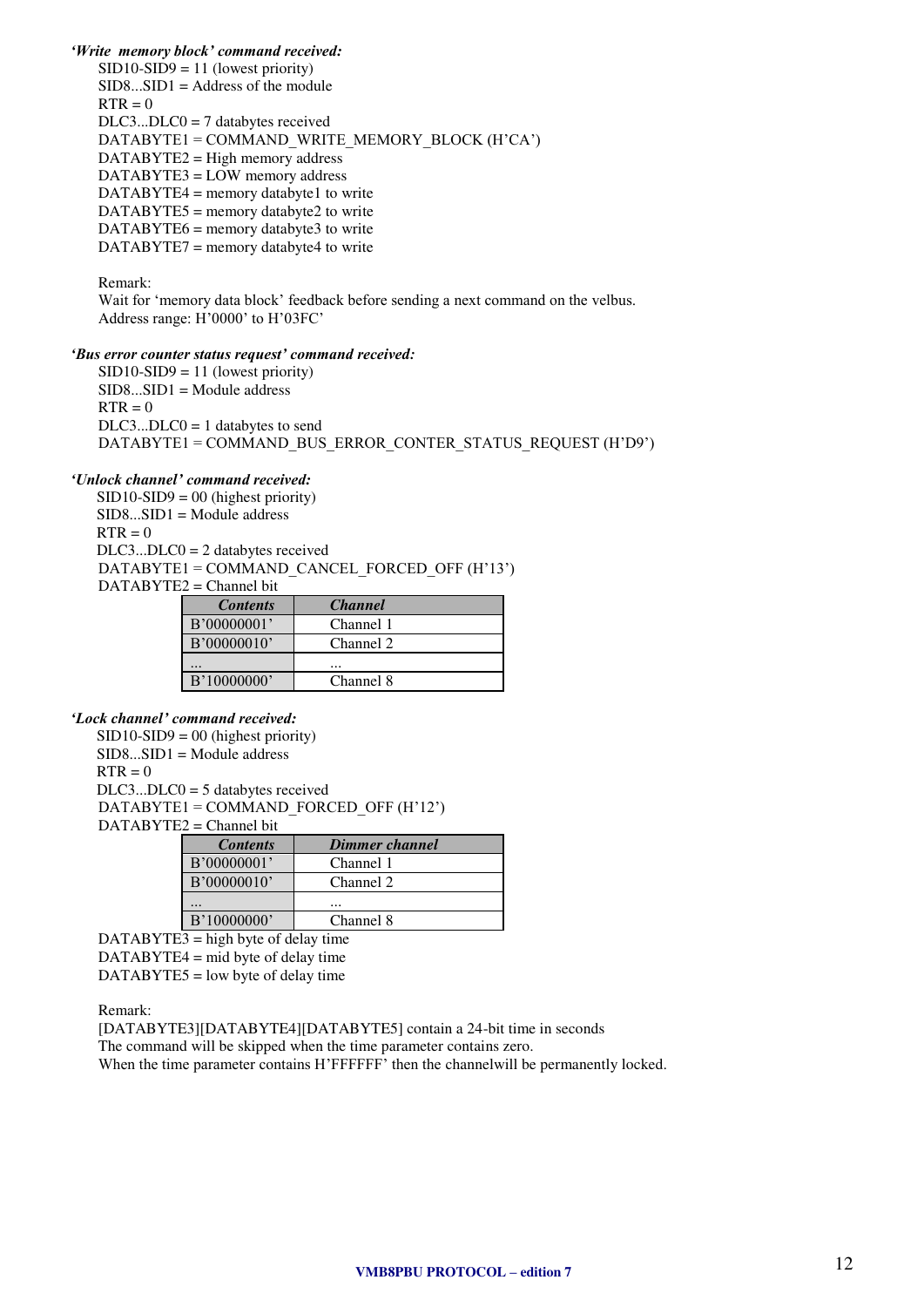*'Enable Channel Program' command received:*  $SID10-SID9 = 11$  (lowest priority) SID8...SID1 = Module address  $RTR = 0$ DLC3...DLC0 = 2 databytes received DATABYTE1 = COMMAND\_ENABLE\_PROGRAM (H'B2') DATABYTE2 = Channel bit

| <b>Contents</b> | <b>Channel</b> |
|-----------------|----------------|
| B'00000001'     | Channel 1      |
| B'00000010'     | Channel 2      |
|                 | $\cdots$       |
| B'10000000'     | Channel 8      |

### *'Disable Channel Program' command received:*

 $SID10-SID9 = 11$  (lowest priority)

SID8...SID1 = Module address

 $RTR = 0$ 

DLC3...DLC0 = 5 databytes received

DATABYTE1 = COMMAND\_DISABLE\_PROGRAM (H'B1') DATABYTE2 = channel

| <b>Contents</b> | <b>Channel</b> |
|-----------------|----------------|
| B'00000001'     | Channel 1      |
| B'00000010'     | Channel 2      |
|                 | $\cdots$       |
| B'10000000'     | Channel 8      |

 $DATABYTE3 = high byte of delay time$ DATABYTE4 = mid byte of delay time

DATABYTE5 = low byte of delay time

Remark:

[DATABYTE3][DATABYTE4][DATABYTE5] contain a 24-bit time in seconds

The command will be skipped when the time parameter contains zero.

When the time parameter contains H'FFFFFF' then the channel program will be permanently disabled.

# *'Select Program' command received:*

 $SID10-SID9 = 11$  (lowest priority) SID8...SID1 = Module address  $RTR = 0$ DLC3...DLC0 = 2 databytes received DATABYTE1 = COMMAND\_SELECT\_PROGRAM (H'B3') DATABYTE2 = Program mode

| <b>Contents</b> | <b>Selected programl</b> |
|-----------------|--------------------------|
|                 | None                     |
|                 | Summer                   |
|                 | Winter                   |
|                 | Holiday                  |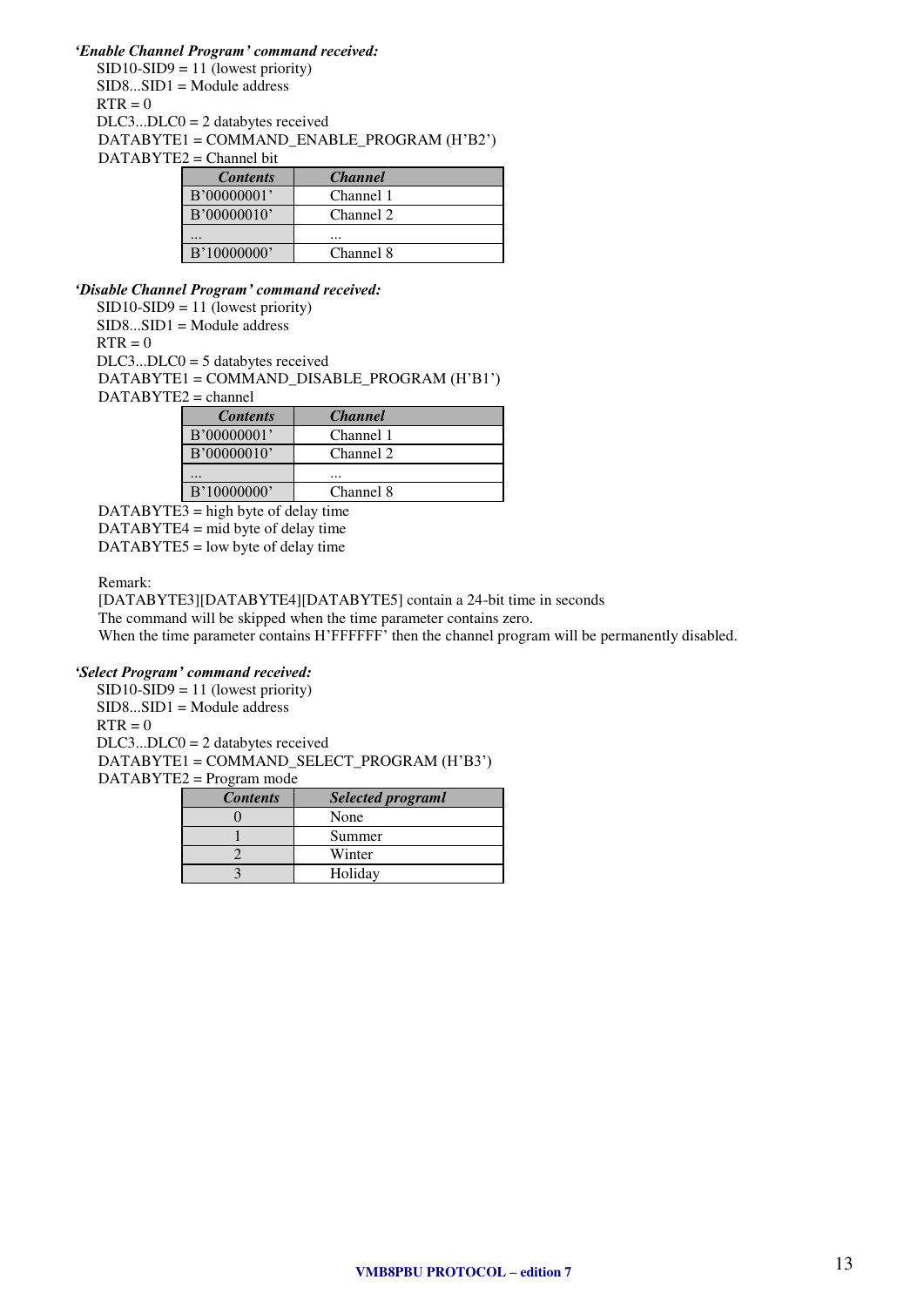| <b>Address</b>      | <b>Contents</b>                                                       | <b>Address</b>      | <b>Contents</b>                                                          |
|---------------------|-----------------------------------------------------------------------|---------------------|--------------------------------------------------------------------------|
| $\overline{H'0000}$ | Channel name character 1                                              | H'0001'             | Channel 1 name character 2                                               |
|                     |                                                                       |                     |                                                                          |
| H'000E'             | Channel 1name character 15                                            | H'000F'             | Channel 1 name character 16                                              |
| H'0010'             | Channel 2 name character 1                                            | H'0011'             | Channel 2 name character 2                                               |
|                     |                                                                       | $\cdots$            |                                                                          |
| H'001E'             | Channel 2name character 15                                            | H'001F'             | Channel 2 name character 16                                              |
| $\rm H'0020'$       | Channel 3 name character 1                                            | H'0021'             | Channel 3 name character 2                                               |
|                     |                                                                       |                     |                                                                          |
| H'002E'             | Channel 3name character 15                                            | H'002F'             | Channel 3 name character 16                                              |
| H'0030'             | Channel 4 name character 1                                            | H'0031'             | Channel 4 name character 2                                               |
|                     |                                                                       |                     |                                                                          |
| H'003E'             | Channel 4name character 15                                            | H'003F'             | Channel 4 name character 16                                              |
| H'0040'             | Channel 5 name character 1                                            | H'0041'             | Channel 5 name character 2                                               |
|                     |                                                                       |                     |                                                                          |
| H'004E'             | Channel 5name character 15                                            | H'004F'             | Channel 5 name character 16                                              |
| H'0050'             | Channel 6 name character 1                                            | H'0051'             | Channel 6 name character 2                                               |
|                     |                                                                       |                     |                                                                          |
| H'005E'             | Channel 6name character 15                                            | $\cdots$<br>H'005F' | Channel 6 name character 16                                              |
| H'0060'             | Channel 7 name character 1                                            | H'0061'             | Channel 7 name character 2                                               |
|                     |                                                                       |                     |                                                                          |
| H'006E'             | Channel 7name character 15                                            | H'006F'             | Channel 7 name character 16                                              |
|                     |                                                                       | H'0071'             |                                                                          |
| H'0070'             | Channel 8 name character 1                                            |                     | Channel 8 name character 2                                               |
|                     |                                                                       |                     |                                                                          |
| H'007E'<br>H'0080'  | Channel 8name character 15                                            | H'007F'             | Channel 8 name character 16                                              |
|                     | Channel 1 reaction time                                               | H'0081'             | Channel 2 reaction time                                                  |
| H'0086'             | Channel 7 reaction time                                               | $\cdots$<br>H'0087' | Channel 8 reaction time                                                  |
| H'0088'             | Channels inverted/non inverted                                        | H'0089'             | Led backlight on/off                                                     |
| H'008A'             | Led backlight intensity                                               | H'008C'             | Led feedback on/off                                                      |
| H'008C'             | Enable/disable slow blinking led feedback                             | H'008D'             | Enable/disable fast blinking led feedback                                |
| H'008E'             | Enable/disable very fast blinking led feedback                        | H'008F'             | Led intensity (Build 1204 or higher)                                     |
| H'0090'             | Program selection (none/summer/winter/holiday)                        | H'0091'             | Channel 81 prog disable/enable flags                                     |
| H'0092'             | Channel 81 locked/unlocked flags                                      | H'0093'             | Alarm clock configuration                                                |
| H'0094'             | Wake up 1 hour $(023)$                                                | H'0095'             | Wake up 1 minutes $(059)$                                                |
| H'0096'             | Go to bed 1 hour $(023)$                                              | H'0097'             | Go to bed 1 minutes $(059)$                                              |
| $H'0098'$           | Wake up 2 hour $(023)$                                                | H'0099'             | Wake up 2 minutes $(059)$                                                |
| H'009A'             | Go to bed 2 hour $(023)$                                              | H'009B'             | Go to bed 2 minutes $(059)$                                              |
| H'009C'             | Channel 1 start function                                              | H'009D'             | Channel 1 end function                                                   |
|                     |                                                                       |                     |                                                                          |
| $\ldots$<br>H'00AA' | $\cdots$<br>Channel 8 start function                                  | $\ldots$<br>H'00AB' | $\ldots$<br>Channel 8 end function                                       |
| H'00AC'             | Multi function channels 81 auto reset enable                          | H'00AD'             | Dual function channels 81 enable                                         |
| H'00AE'             | Dual function long pressed time                                       | H'00AF'             | Long pressed delay (Build 1204 or higher)                                |
| H'00B0'             | Sunrise hour at 21 December $(023)$                                   | H'00B1'             | Sunrise minutes at 21 December (059)                                     |
| H'00B2'             | Sunrise 21 January – sunrise 5 January (-128'127')                    | H'00B3'             | Sunrise 5 February - sunrise 21 January (-128'127')                      |
| H'00B4'             | Sunrise 21 February - sunrise 5 February (-128'127')                  | H'00B5'             | Sunrise 5 March – sunrise 21 February $(-128^{\circ} \dots 127^{\circ})$ |
| H'00B6'             | Sunrise 21 March – sunrise 5 March (-128'127')                        | H'00B7'             | Sunrise 5 April – sunrise 21 March (-128'127')                           |
| $H'00B8'$           | Sunrise 21 April – sunrise 5 April $(-128^{\circ} \dots 127^{\circ})$ | H'00B9'             | Sunrise 5 May – sunrise 21 April (-128'127')                             |
| H'00BA'             | Sunrise 21 May – sunrise 5 May (-128'127')                            | H'00BB'             | Sunrise 5 June – sunrise 21 May $(-128^{\circ} \dots 127^{\circ})$       |
| H'00BC'             | Sunrise 21 June – sunrise 5 June $(-128^{\circ} \dots 127^{\circ})$   | H'00BD'             | Sunrise 5 July – sunrise 21 June $(-128$ <sup>"</sup> 127")              |
| $H'00BE'$           | Sunrise 21 July – sunrise 5 July $(-128^{\circ} \dots 127^{\circ})$   | H'00BF'             | Sunrise 5 August – sunrise 21 July $(-128^{\circ} \dots 127^{\circ})$    |
| H'00C0'             | Sunrise 21 August – sunrise 5 August (-128'127')                      | H'00C1'             | Sunrise 5 September – sunrise 21 August (-128'127')                      |
| H'00C2'             | Sunrise 21 September – sunrise 5 September (-128127')                 | H'00C3'             | Sunrise 5 October – sunrise 21 September (-128'127')                     |
| H'00C4'             | Sunrise 21 October – sunrise 5 October (-128'127')                    | H'00C5'             | Sunrise 5 November – sunrise 21 October (-128'127')                      |
| H'00C6'             | Sunrise 21 November – sunrise 5 November (-128'127')                  | H'00C7'             | Sunrise 5 December – sunrise 21 November (-128'127')                     |
| H'00C8'             | Sunrise 21 December – sunrise 5 December (-128'127')                  | H'00C9'             | Sunrise 5 January – sunrise 21 December (-128'127')                      |
|                     |                                                                       |                     |                                                                          |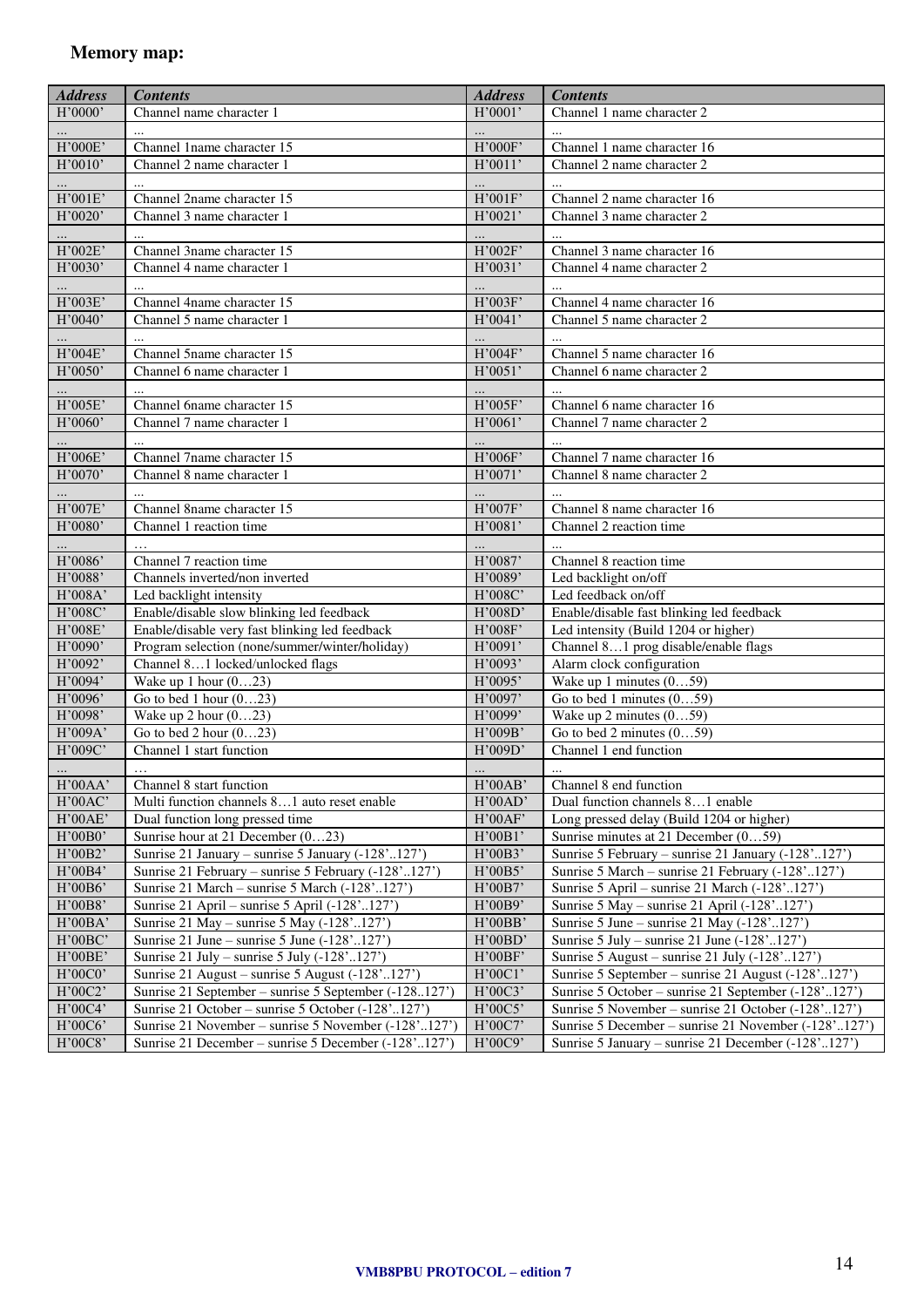| <b>Address</b> | <b>Contents</b>                                                            | <b>Address</b> | <b>Contents</b>                                                            |
|----------------|----------------------------------------------------------------------------|----------------|----------------------------------------------------------------------------|
| H'00CA'        | Sunset hour at 21 December $(023)$                                         | H'00CB'        | Sunset minutes at 21 December $(059)$                                      |
| H'00CC'        | Sunset 21 January – sunrise 5 January $(-128^{\circ} \dots 127^{\circ})$   | H'00CD'        | Sunset 5 February – sunrise 21 January $(-128 \cdot .127)$                 |
| H'00CE'        | Sunset 21 February – sunrise 5 February (-128'127')                        | H'00CF'        | Sunset 5 March - sunrise 21 February (-128'127')                           |
| H'00D0'        | Sunset 21 March – sunrise 5 March $(-128^{\circ} \dots 127^{\circ})$       | H'00D1'        | Sunset 5 April – sunrise 21 March $(-128$ <sup>"</sup> 127 <sup>"</sup> )  |
| H'00D2'        | Sunset 21 April – sunrise 5 April (-128'127')                              | H'00D3'        | Sunset 5 May – sunrise 21 April $(-128^{\circ} \dots 127^{\circ})$         |
| H'00D4'        | Sunset 21 May – sunrise 5 May $(-128^{\circ} \dots 127^{\circ})$           | H'00D5'        | Sunset 5 June – sunrise 21 May $(-128^{\circ} \dots 127^{\circ})$          |
| H'00D6'        | Sunset 21 June – sunrise 5 June $(-128$ <sup>'</sup> 127')                 | H'00D7'        | Sunset 5 July – sunrise 21 June $(-128$ <sup>"</sup> 127")                 |
| H'00D8'        | Sunset 21 July – sunrise 5 July $(-128^{\circ} \dots 127^{\circ})$         | H'00D9'        | Sunset 5 August – sunrise 21 July $(-128$ <sup>"</sup> 127")               |
| H'00DA'        | Sunset 21 August – sunrise 5 August $(-128^{\circ} \dots 127^{\circ})$     | H'00DA'        | Sunset 5 September – sunrise 21 August (-128'127')                         |
| H'00DC'        | Sunset 21 September – sunrise 5 September (-128'127')                      | H'00DC'        | Sunset 5 October – sunrise 21 September $(-128^{\circ} \dots 127^{\circ})$ |
| H'00DE'        | Sunset 21 October – sunrise 5 October $(-128^{\circ} \dots 127^{\circ})$   | H'00DF'        | Sunset 5 November – sunrise 21 October $(-128^{\circ} \dots 127^{\circ})$  |
| H'00E0'        | Sunset 21 November – sunrise 5 November $(-128^{\circ} \dots 127^{\circ})$ | H'00E1'        | Sunset 5 December – sunrise 21 November $(-128^{\circ} \dots 127^{\circ})$ |
| H'00E2'        | Sunset 21 December – sunrise 5 December $(-128^{\circ} \dots 127^{\circ})$ | H'00E3'        | Sunset 5 January – sunrise 21 December $(-128^{\circ} \dots 127^{\circ})$  |
| H'00E4'        | Not used                                                                   | H'00E5'        | Not used                                                                   |
|                | $\cdots$                                                                   |                |                                                                            |
| H'00F8'        | Not used                                                                   | H'00F9'        | Current day $(131)$ (Build 1204 or higher)                                 |
| H'00FA'        | Current month $(112)$ (Build 1204 or higher)                               | H'00FB'        | Current year high byte (Build 1204 or higher)                              |
| H'00FC'        | Current year low byte (Build 1204 or higher)                               | H'00FD'        | Module Address                                                             |
| H'00FE'        | Serial number high                                                         | H'00FF'        | Serial number low                                                          |

# **Remark:**

Unused locations contain H'FF' Do not overwrite the following address location:

| H'0090'           | program selection              |
|-------------------|--------------------------------|
| H'0091'           | channel program enable/disable |
| H'0092'           | channel locked/unlocked        |
| H'00F9'           | current day of month           |
| H'00FA'           | current month                  |
| H'00FB' & H'00FC' | curent year                    |
| H'00FD'           | module address                 |
| H'00FE' & H'00FF' | module serial number           |
|                   |                                |

# *Valid reaction times*

| <b>Contents</b> | <b>Reaction time</b> |
|-----------------|----------------------|
| H'05'           | 0.065s               |
| H'4C'           | l S                  |
| H'99'           | 2s                   |
| H'E0'           | 3s                   |
| H'FF'           | Channel disabled     |

# *Valid long pressed delay (Build 1204 or higher)*

| <b>Contents</b> | <b>Reaction time</b> |
|-----------------|----------------------|
| H'40'           | 0.8s                 |
| H'80'           | 1.6s                 |
| H'FF'           | Default 0.8s         |

## *Channels inverted*

| <b>Contents</b> | Led feedback           |
|-----------------|------------------------|
| B'xxxxxxx0'     | Channel 1 inverted     |
| B'xxxxxx1'      | Channel 1 not inverted |
|                 | $\cdots$               |
| B'OXXXXXXX'     | Channel 8 inverted     |
| B'1xxxxxx'      | Channel 8 non inverted |

# *Led Backlight on/off*

| <b>Contents</b> | Led backlight |
|-----------------|---------------|
| B'xxxxxxx0'     | Channel 1 off |
| B'xxxxxx1'      | Channel 1 on  |
|                 | $\cdots$      |
| B'OXXXXXXX'     | Channel 8 off |
| B'1xxxxxx'      | Channel 8 on  |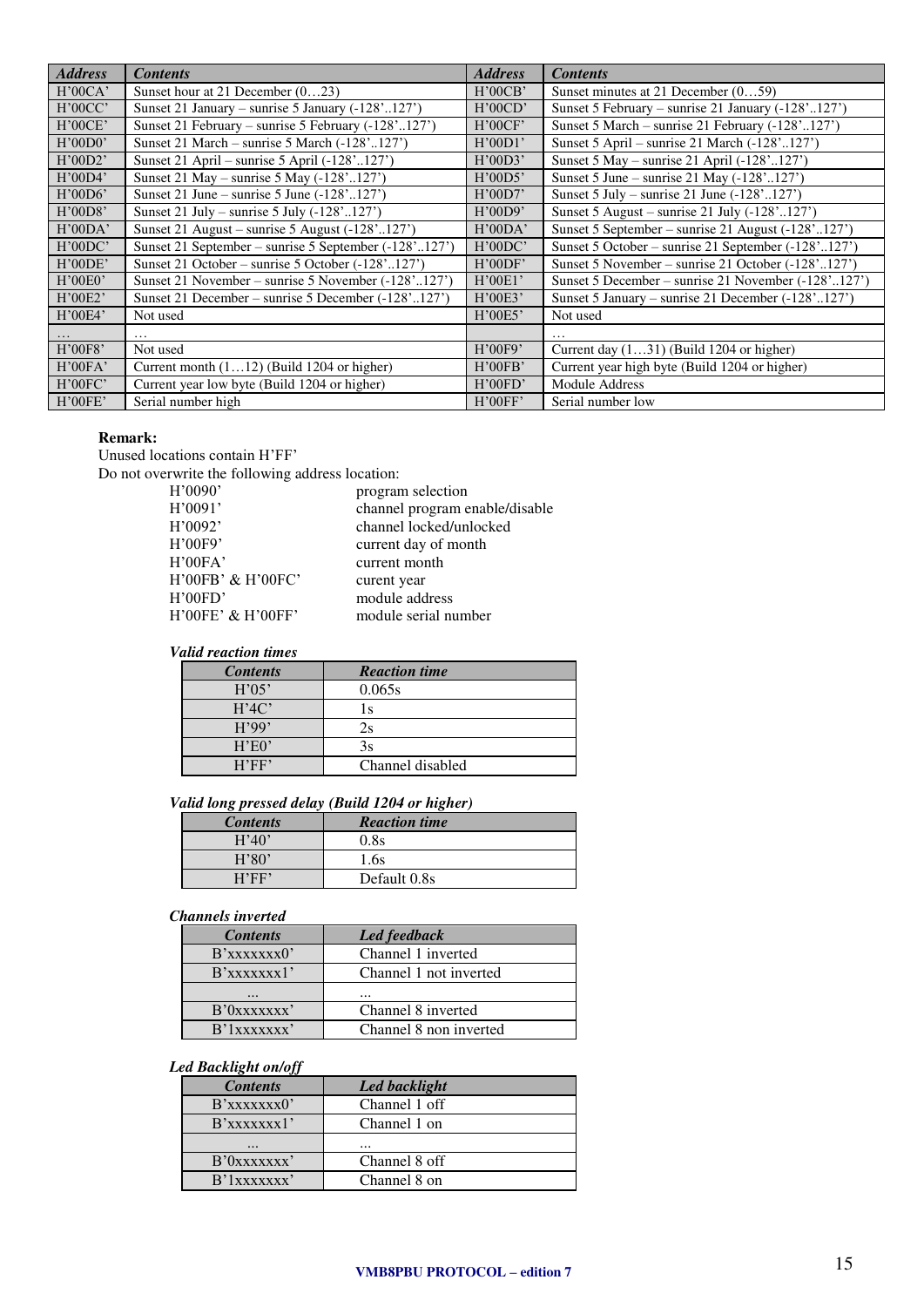# *Led backlight intensity*

| <b>Contents</b> | Led backlight intensity |
|-----------------|-------------------------|
| H'01'           | Minimum                 |
| $\cdots$        | $\cdots$                |
|                 | Maximum                 |

# *Led feedback on/off*

| <br><b>Contents</b> | Led feedback  |
|---------------------|---------------|
| B'xxxxxxx0'         | Channel 1 off |
| B'xxxxxx1'          | Channel 1 on  |
|                     | $\cdots$      |
| B'0xxxxxx'          | Channel 8 off |
| B'1xxxxxx'          | Channel 8 on  |

# *Led intensity (Build 1204 or higher)*

| <b>Contents</b> | Led intensity |
|-----------------|---------------|
| H'01'           | Minimum       |
| $\cdots$        | $\cdots$      |
| H'40'           | Maximum       |

# *Slow blinking Led feedback on/off*

| <b>Contents</b> | <b>Slow blinking Led feedback</b> |
|-----------------|-----------------------------------|
| B'xxxxxxx0'     | Channel 1 off                     |
| B'xxxxxx1'      | Channel 1 on                      |
|                 | $\cdots$                          |
| B'OXXXXXXX'     | Channel 8 off                     |
| B'1xxxxxx'      | Channel 8 on                      |

# *Fast blinking Led feedback on/off*

| <b>Contents</b> | <b>Fast blinking Led feedback</b> |
|-----------------|-----------------------------------|
| B'xxxxxx0'      | Channel 1 off                     |
| B'xxxxxx1'      | Channel 1 on                      |
|                 | $\cdots$                          |
| B'OXXXXXXX'     | Channel 8 off                     |
| R'1xxxxxx'      | Channel 8 on                      |

# *Very fast blinking Led feedback on/off*

| - -             |                                        |
|-----------------|----------------------------------------|
| <b>Contents</b> | <b>Very Fast blinking Led feedback</b> |
| B'xxxxxx0'      | Channel 1 off                          |
| B'xxxxxx1'      | Channel 1 on                           |
|                 | $\cdots$                               |
| B'OXXXXXXX'     | Channel 8 off                          |
| B'1xxxxxx'      | Channel 8 on                           |
|                 |                                        |

### *Program selection*

| <b>Contents</b> | <b>Selected program</b> |
|-----------------|-------------------------|
|                 | None                    |
|                 | Summer                  |
|                 | Winter                  |
|                 | Holiday                 |

# *Channel program disabled*

| <b>Contents</b> | Channel program enabled/disabled |
|-----------------|----------------------------------|
| B'xxxxxx0'      | Channel 1 programs enabled       |
| B'xxxxxx1'      | Channel 1 programs disabled      |
|                 |                                  |
| B'OXXXXXXX'     | Channel 8 programs enabled       |
| B'1xxxxxx'      | Channel 8 programs disabled      |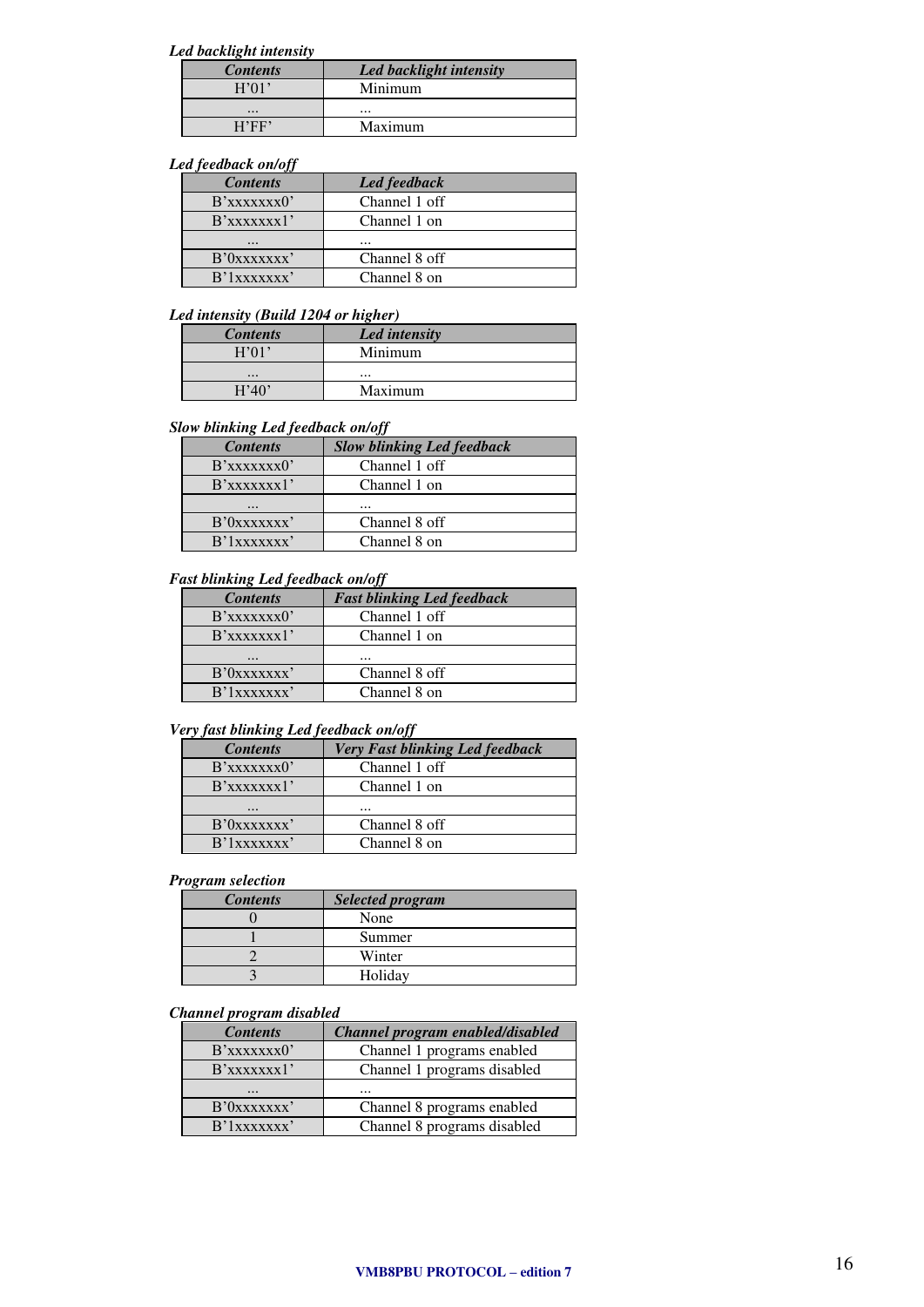### *Channel locked*

| <b>Contents</b> | <b>Channel locked/unlocked</b> |
|-----------------|--------------------------------|
| B'xxxxxx0'      | Channel 1 unlocked             |
| B'xxxxxx1'      | Channel 1 locked               |
|                 | $\cdots$                       |
| B'0xxxxxx'      | Channel 8 unlocked             |
| B'1xxxxxx'      | Channel 8 locked               |

# *Alarm clock configuration*

| <b>Contents</b>       | <b>Channel locked/unlocked</b> |
|-----------------------|--------------------------------|
| B'xxxxxxx0'           | Alarm 1 disabled               |
| B'xxxxxx1'            | Alarm 1 enabled                |
| B'0xxxx0x'            | Local alarm 1                  |
| B'1xxxx1x'            | Global alarm 1                 |
| B'xxxxx0xx'           | Alarm 2 disabled               |
| B'xxxxx1xx'           | Alarm 2 enabled                |
| B'xxxx0xxx'           | Local alarm 2                  |
| B'xxxx1xxx'           | Global alarm 2                 |
| B'xxx0xxxx'           | Sunrise disabled               |
| $B'$ xxx $1$ xxx $x'$ | Sunrise enabled                |
| B'xx0xxxx'            | Sunset disabled                |
| B'xx1xxxxx'           | Sunset enabled                 |
| B'x0xxxxxx'           | Summer time disabled           |
| B'x1xxxxxx'           | Summer time enabled            |

# *Channel x start/end function*

| $\cdot$         |                 |
|-----------------|-----------------|
| <b>Contents</b> | <b>Function</b> |
| B'00000001'     | Channel 1       |
| B'00000010'     | Channel 2       |
| $\cdots$        | $\cdots$        |
| B'01000000'     | Channel 7       |
| B'10000000'     | Channel 8       |
|                 |                 |

### **Remark:**

For a normal one function button, the start and end function channel are the same.

For a multi function button, the start function channel must be less than the end function. At every press the next channel wil be send. When the end function channel is reached, the start channel will be send again at the next press.

For a dual function button, the start function channel will be send at a short press or the end function will be send at a long press.

### *Multi function auto reset*

| <b>Contents</b> | <b>Multi function auto reset</b> |
|-----------------|----------------------------------|
| B'xxxxxxx0'     | Channel 1 auto reset disabled    |
| B'xxxxxx1'      | Channel 1 auto reset enabled     |
|                 |                                  |
| B'OXXXXXXX'     | Channel 8 auto reset disabled    |
| B'1xxxxxx'      | Channel 8 auto reset enabled     |

**Remark:** When auto reset is enabled, the start function will be loaded again after 3 seconds inactivity of the channel.

### *Dual function enable*

| <b>Contents</b> | <b>Dual</b> function             |
|-----------------|----------------------------------|
| B'xxxxxxx0'     | Channel 1 dual function disabled |
| B'xxxxxx1'      | Channel 1 dual function enabled  |
| $\cdots$        | $\cdots$                         |
| B'0xxxxxx'      | Channel 8 dual function disabled |
| B'1xxxxxx'      | Channel 8 dual function enabled  |

### **Remark:**

For a dual function button, the start function channel will be send at a short press or the end function will be send at a long press.

The dual function overwrites the multi function mode.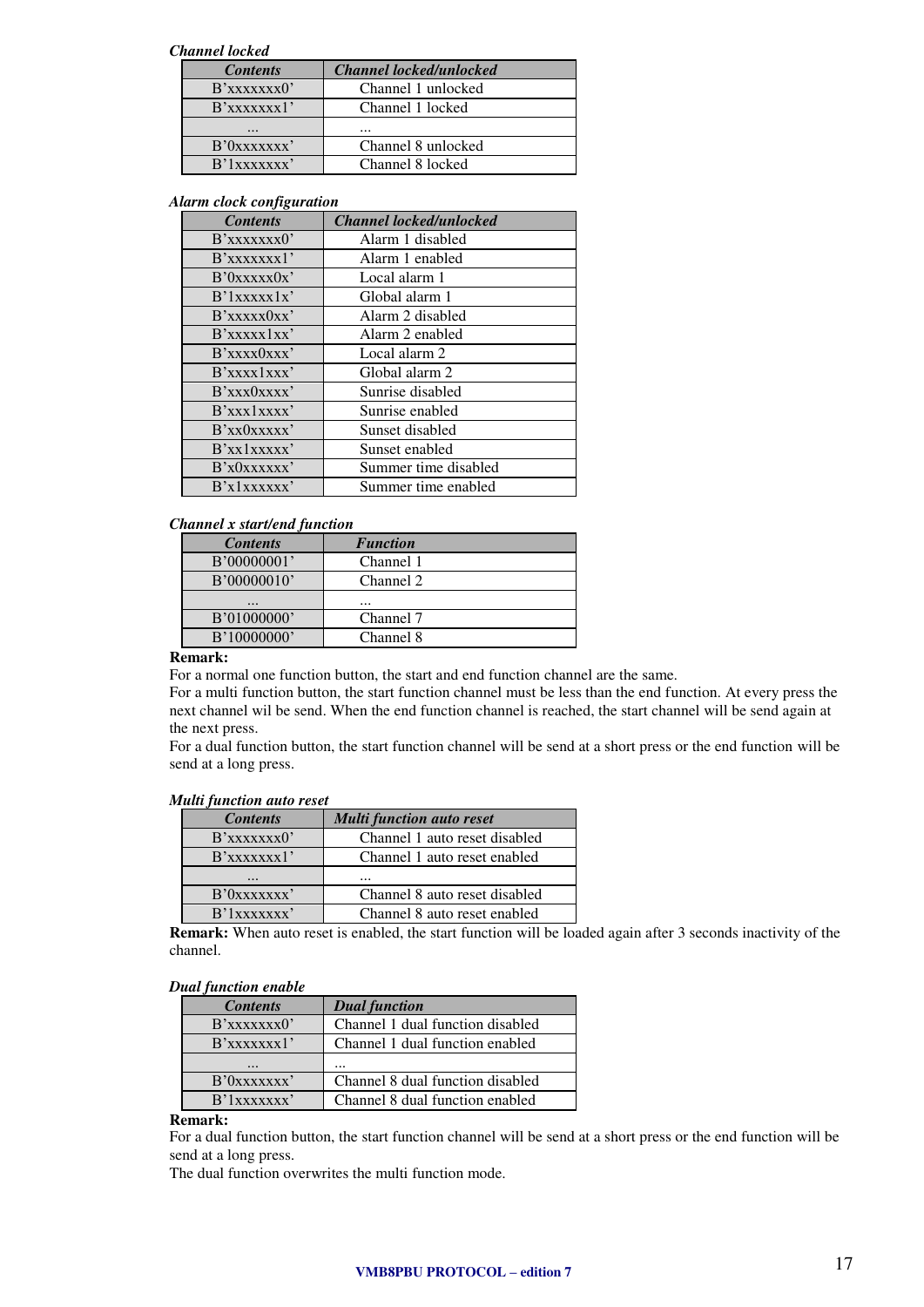*Valid dual function long pressed times* 

| <b>Contents</b> | Long pressed time |
|-----------------|-------------------|
| H'4C'           |                   |
| H'99'           |                   |
|                 |                   |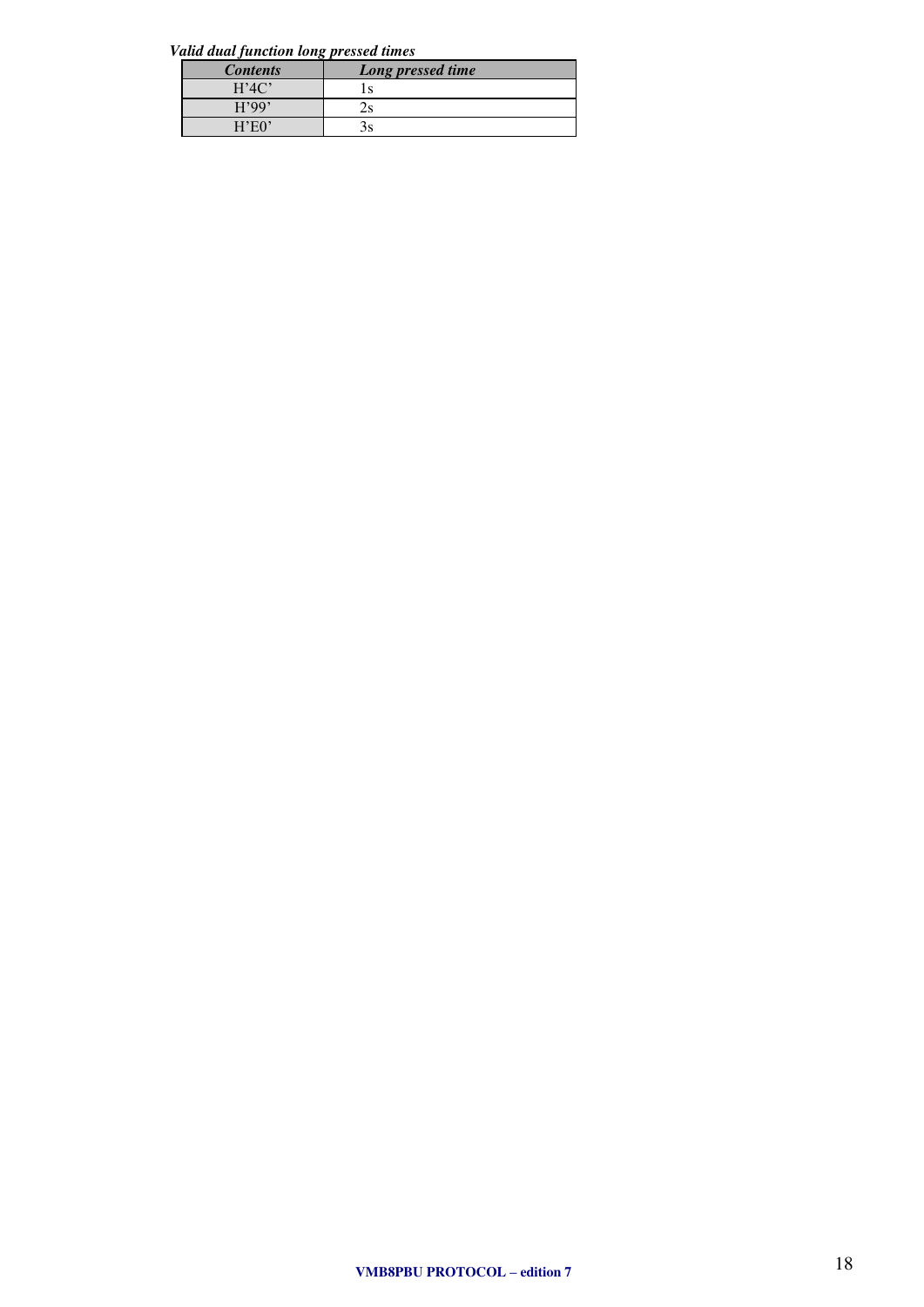| <b>Address</b> | <b>Contents</b>                         | <b>Address</b> | <b>Contents</b>                         |
|----------------|-----------------------------------------|----------------|-----------------------------------------|
| H'0100'        | Linked Push button 1 module address     | H'0101'        | Linked Push button 1 bit number         |
| H'0102'        | Linked Push button 1 action             | H'0103'        | Linked Push button 1 time parameter     |
| H'0104'        | Linked Push button 1 channel parameter  | H'0105'        | Linked Push button 2 module address     |
| H'0106'        | Linked Push button 2 bit number         | H'0107'        | Linked Push button 2 action             |
| H'0108'        | Linked Push button 2 time parameter     | H'0109'        | Linked Push button 2 channel parameter  |
| H'010A'        | $\cdots$                                | H'010B'        | $\cdots$                                |
| $\cdots$       | $\cdots$                                | $\cdots$       | $\cdots$                                |
| $\cdots$       | $\cdots$                                | H'01F5'        | Linked Push button 50 module address    |
| H'01F6'        | Linked Push button 50 bit number        | H'01F7'        | Linked Push button 50 action            |
| H'01F8'        | Linked Push button 50 time parameter    | H'01F9'        | Linked Push button 50 channel parameter |
| H'01FA'        | Linked Push button 51 module address    | H'01FB'        | Linked Push button 51 bit number        |
| H'01FC'        | Linked Push button 51 action            | H'01FD'        | Linked Push button 51 time parameter    |
| H'01FE'        | Linked Push button 51 channel parameter | H'01FF'        | Not used                                |

# **Remark:** Unused locations contain H'FF'

| <b>Action</b>  | <b>Action</b>                                 | <b>Time</b>              | <b>Bit number</b>        |
|----------------|-----------------------------------------------|--------------------------|--------------------------|
| number         |                                               | parameter                |                          |
| $\Omega$       | Switch status led indication                  |                          | Channel bit              |
|                | Lock channel at closed switch                 |                          | Channel bit              |
| $\overline{2}$ | Lock channel at opened switch                 |                          | Channel bit              |
| 3              | Lock channel                                  | Timeout                  | Channel bit              |
| $\overline{4}$ | Lock/unlock channel                           | Timeout                  | Channel bit              |
| 5              | Unlock channel                                |                          | Channel bit              |
| 6              | Disable channel program at closed switch      |                          | Channel bit              |
| 7              | Disable channel program at opened switch      |                          | Channel bit              |
| 8              | Disable channel program channel               | Timeout                  | Channel bit              |
| 9              | Disable/enable channel program                | Timeout                  | Channel bit              |
| 10             | Enable channel program                        |                          | Channel bit              |
| 11             | Select no programs                            |                          |                          |
| 12             | Select summer programs                        |                          |                          |
| 13             | Select winter programs                        |                          |                          |
| 14             | Select holiday programs                       |                          |                          |
| 15             | Enable Alarm/Sunrise/Sunset at closed switch  | $\overline{\phantom{a}}$ | Alarm/sunrise/sunset bit |
| 16             | Enable Alarm/Sunrise/Sunset at open switch    | $\overline{\phantom{a}}$ | Alarm/sunrise/sunset bit |
| 17             | Disable Alarm/Sunrise/Sunset at closed switch | $\blacksquare$           | Alarm/sunrise/sunset bit |
| 18             | Disable Alarm/Sunrise/Sunset at open switch   | $\overline{\phantom{a}}$ | Alarm/sunrise/sunset bit |
| 19             | Enable Alarm/Sunrise/Sunset                   | $\overline{\phantom{a}}$ | Alarm/sunrise/sunset bit |
| 20             | Enable/Disable Alarm/Sunrise/Sunset           | $\overline{\phantom{a}}$ | Alarm/sunrise/sunset bit |
| 21             | Disable Alarm/Sunrise/Sunset                  | $\overline{\phantom{a}}$ | Alarm/sunrise/sunset bit |

# Bit Number

| <b>Contents</b> | <b>Bit number</b>    |
|-----------------|----------------------|
| B'00000001'     | Channel 1 or Alarm1  |
| B'00000010'     | Channel 2            |
| B'00000100'     | Channel 3 or Alarm2  |
| B'00001000'     | Channel 4            |
| B'00010000'     | Channel 5 or Sunrise |
| B'00100000'     | Channel 6 or Sunset  |
| B'01000000'     | Channel 7            |
| B'10000000'     | Channel 8            |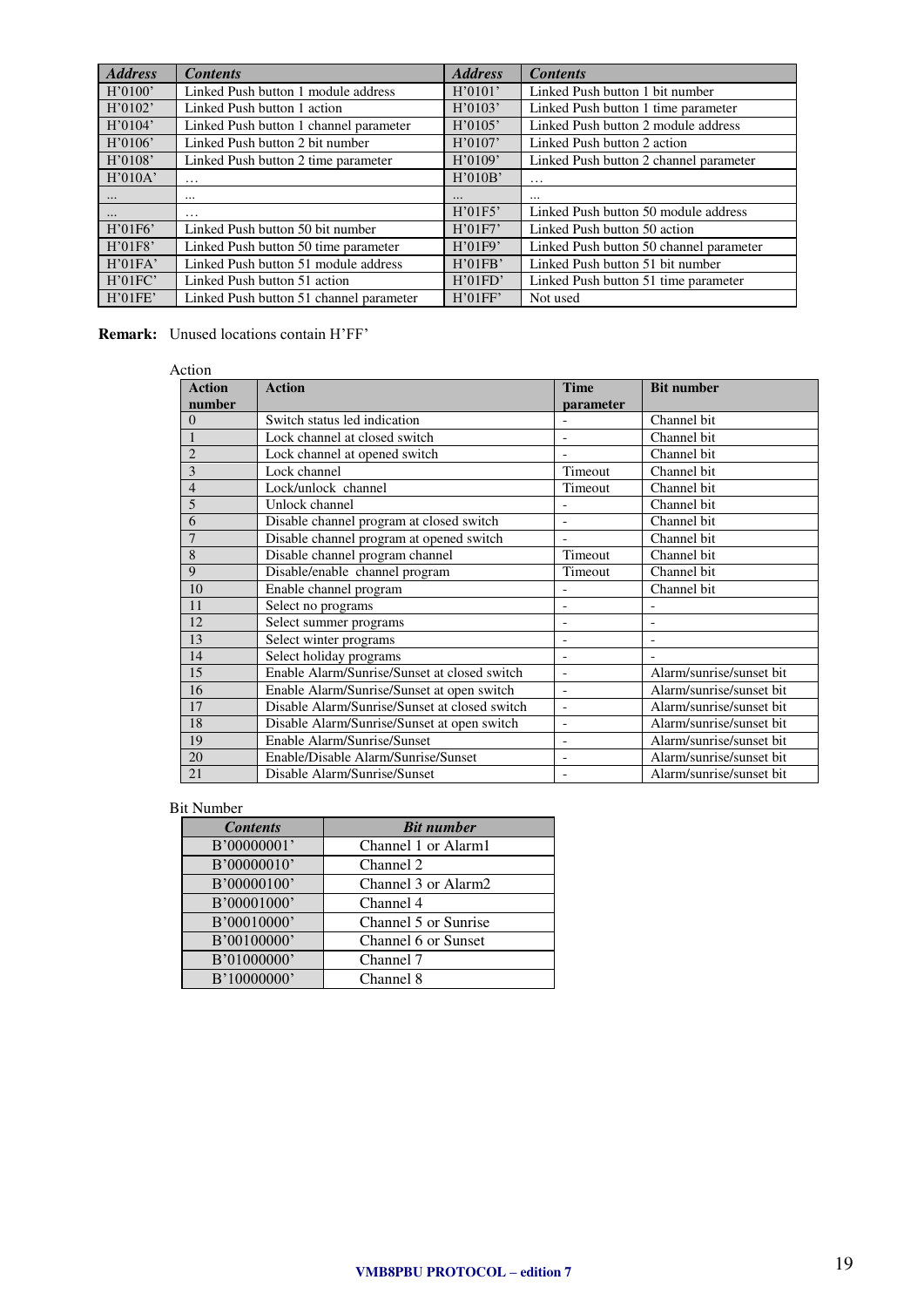Time parameter

| Time parameter   | <b>Timeout</b>  |
|------------------|-----------------|
| $\overline{0}$   | 0s (No timer)   |
| $\mathbf{1}$     | 1s              |
| $\overline{2}$   | 2s              |
|                  |                 |
| 119              | 1min59s         |
| 120              | 2min            |
| 121              | 2min15s         |
| $\cdots$         |                 |
| 131              | 4min45s         |
| 132              | 5min            |
| 133              | 5min30s         |
| $\cdots$         |                 |
| 181              | 29min30s        |
| 182              | 30min           |
| 183              | 31min           |
| $\ldots$         |                 |
| $\overline{211}$ | 59min           |
| 212              | 1 <sub>h</sub>  |
| 213              | 1h15min         |
| $\cdots$         |                 |
| 227              | 4h45min         |
| 228              | 5h              |
| 229              | 5h30min         |
| $\cdots$         |                 |
| 237              | 9h30min         |
| 238              | 10 <sub>h</sub> |
| 239              | 11h             |
| $\cdots$         |                 |
| $\overline{251}$ | 23h             |
| 252              | $1\mathrm{d}$   |
| 253              | 2d              |
| 254              | 3d              |
| 255              | infinite        |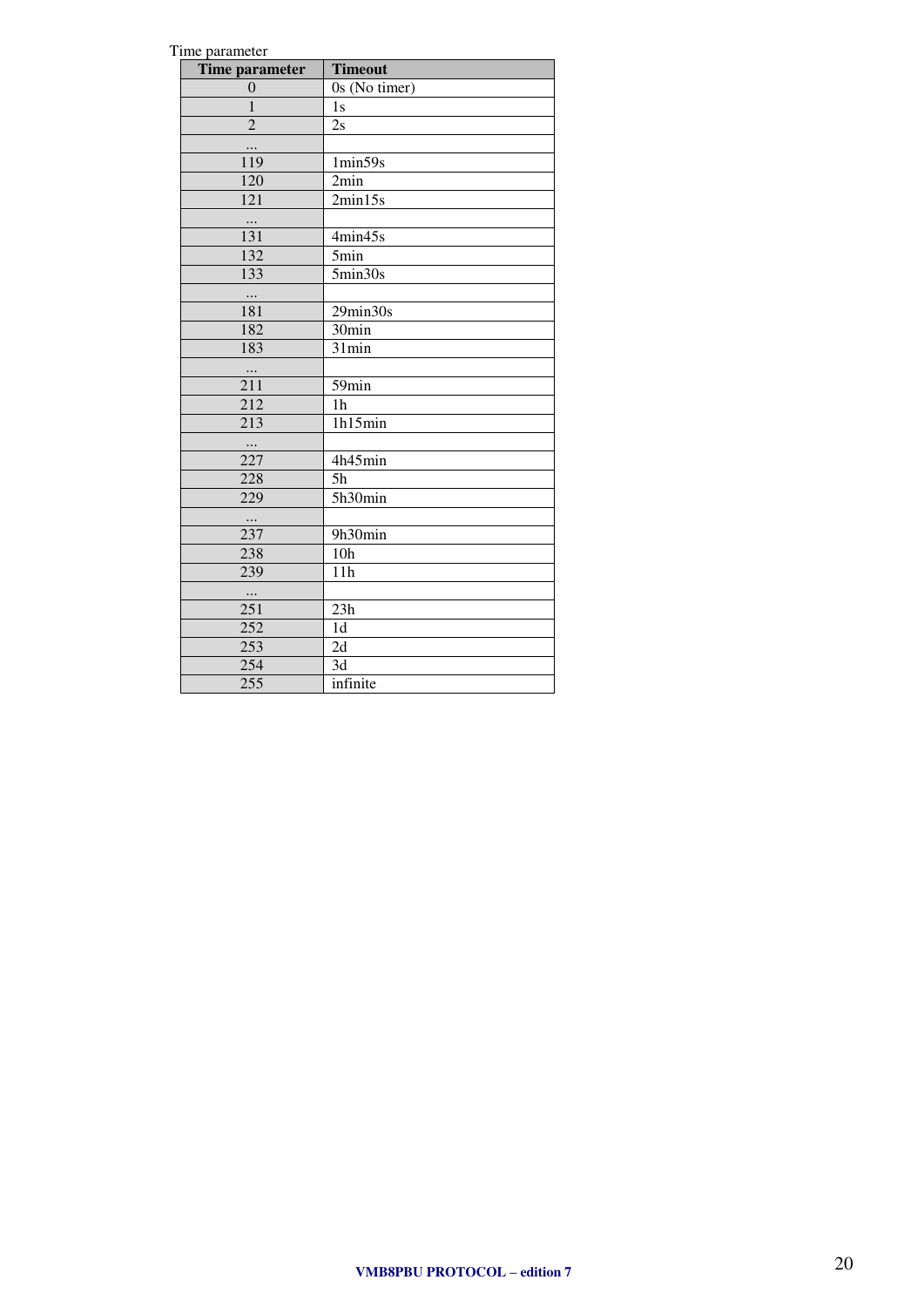| <b>Address</b>    | <b>Contents</b>       | <b>Address</b>   | <b>Contents</b>       |
|-------------------|-----------------------|------------------|-----------------------|
| H'0200'           | Program step 1 byte1  | H'0201'          | Program step 1 byte2  |
| H'0202'           | Program step 1 byte3  | H'0203'          | Program step 1 byte4  |
| H'0204'           | Program step 1 byte5  | H'0205'          | Program step 1 byte6  |
| $\cdot\cdot\cdot$ | $\cdot\cdot$          | $\bullet\bullet$ | $\ddot{\phantom{0}}$  |
| H'03F8'           | Program step 85 byte1 | H'03F9'          | Program step 85 byte2 |
| H'03FA'           | Program step 85 byte3 | H'03FB'          | Program step 85 byte4 |
| H'03FC'           | Program step 85 byte5 | H'03FD'          | Program step 85 byte6 |
| H'03FE'           | Not used              | H'03FF'          | Not used              |

| Contents program byte1 | <b>Description</b>                 |
|------------------------|------------------------------------|
| B'000xxxxx'            | Disable program step               |
| B'001xxxxx'            | Absolute time                      |
| B'010xxxxx'            | Wake up time $1 +$ relative time   |
| B'011xxxxx'            | Go to bed time $1 +$ relative time |
| B'100xxxxx'            | Wake up time $2 +$ relative time   |
| B'101xxxxx'            | Go to bed time $2 +$ relative time |
| B'110xxxxx'            | Sunrise + relative time            |
| B'111xxxx'             | Sunset $+$ relative time           |
| $B'$ xxx $01111'$      | Rel. time $= 3h45$ min             |
| $\cdots$               |                                    |
| $B'$ xxx00001'         | Rel. time $= 15$ min               |
| B'xxx00000'            | Rel. time $= 0$                    |
| $B'$ xxx $11111'$      | Rel. time $= -15$ min              |
|                        |                                    |
| $B'$ xxx $10000'$      | Rel. time $= -4h$                  |

**Remark:** Wake up, Go to bed, sunrise & sunset time are only allowed for weekly programs

| Contents program byte2 | <b>Description</b> |
|------------------------|--------------------|
| B'xxxx0000'            | Weekly program     |
| B'xxxx0001'            | January            |
| B'xxxx0010'            | February           |
| B'xxxx0011'            | March              |
| B'xxxx0100'            | April              |
| B'xxxx0101'            | May                |
| B'xxxx0110'            | June               |
| B'xxxx0111'            | July               |
| B'xxxx1000'            | August             |
| B'xxxx1001'            | September          |
| B'xxxx1010'            | October            |
| B'xxxx1011'            | November           |
| B'xxxx1100'            | December           |
| B'xxxx1101'            | Monthly program    |
| B'xxxx1110'            | Monthly program    |
| B'xxxx1111'            | Monthly program    |

| Contents program byte3 | <b>Description</b> |
|------------------------|--------------------|
| B'xxx00000'            | 0h                 |
| B'xxx00001'            | 1h                 |
| $\cdots$               | $\cdots$           |
| $B'$ xxx $10111'$      | 23h                |
| B'xx1xxxx'             | Summer program     |
| B'x1xxxxxx'            | Winter program     |
| B'1xxxxxx'             | Holiday program    |

| Contents program byte4 | <b>Description</b> |
|------------------------|--------------------|
| B'xx000000'            | 0min               |
| B'xx000001'            | 1 min              |
| $\cdots$               | $\cdots$           |
| B'xx111011'            | 59 <sub>min</sub>  |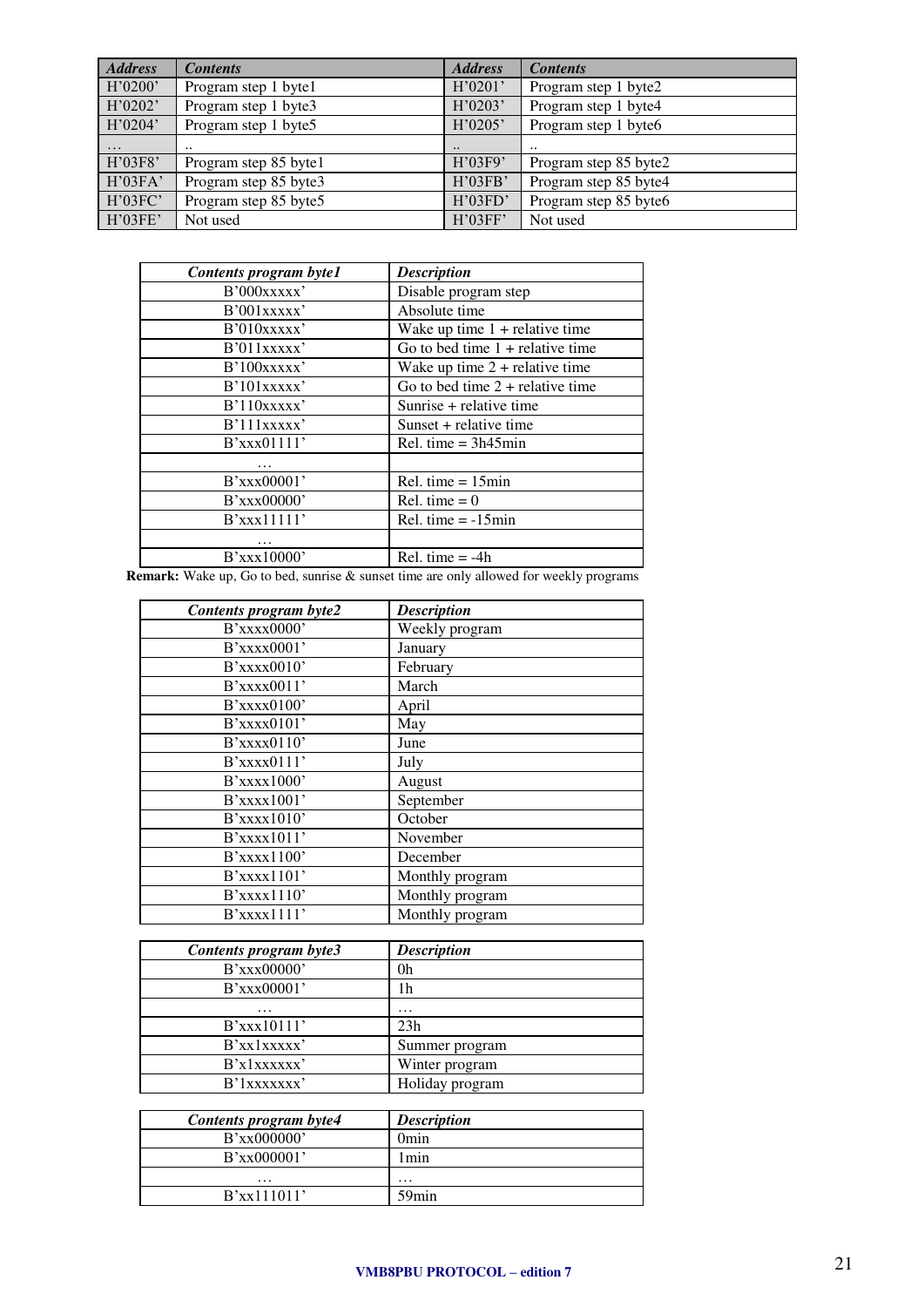| Contents program byte4 | Contents program byte2 | <b>Description</b>       |
|------------------------|------------------------|--------------------------|
| B'00xxxxxx'            | B'0000xxxx'            | Never                    |
| B'00xxxxx'             | B'0001xxxx'            | Day 1of the month        |
| B'00xxxxx'             | B'0010xxxx'            | Day 2of the month        |
| $\cdots$               | $\cdots$               | .                        |
| B'01xxxxxx'            | B'1111xxxx'            | Day 31 of the month      |
| B'10xxxxxx'            | B'0000xxxx'            | Never                    |
| B'10xxxxxx'            | B'0001xxxx'            | Every Monday             |
| B'10xxxxxx'            | B'0010xxxx'            | <b>Every Tuesday</b>     |
| $\cdots$               | $\cdots$               | $\cdots$                 |
| B'10xxxxxx'            | B'0111xxxx'            | Every Sunday             |
| B'10xxxxx'             | B'1000xxxx'            | Every weekend (sa & su)  |
| B'10xxxxxx'            | B'1001xxxx'            | Every working day (mofr) |
| B'10xxxxxx'            | B'1010xxxx'            | Every day except Sunday  |
| B'10xxxxxx'            | B'1011xxxx'            | Every day                |
| B'10xxxxx'             | B'1100xxxx'            | Never                    |
| $\cdots$               | $\cdots$               | $\cdots$                 |
| B'llxxxxxx'            | B'1111xxxx'            | Never                    |

| Contents program byte5 | <b>Action</b>            |
|------------------------|--------------------------|
| $\boldsymbol{0}$       | $\overline{0s}$ 25 Pulse |
| $\overline{1}$         | 1s Pulse                 |
| $\overline{2}$         | 2s Pulse                 |
|                        | $\cdots$                 |
| 119                    | 1min59s Pulse            |
| 120                    | 2min Pulse               |
| 121                    | 2min15s Pulse            |
| $\ldots$               | $\cdots$                 |
| 131                    | 4min45s Pulse            |
| 132                    | 5min Pulse               |
| 133                    | 5min30s Pulse            |
| $\ldots$               | $\cdots$                 |
| 181                    | 29min30s Pulse           |
| 182                    | 30min Pulse              |
| 183                    | 31min Pulse              |
| $\cdots$               |                          |
| 211                    | 59min Pulse              |
| 212                    | 1h Pulse                 |
| 213                    | 1h15min Pulse            |
|                        |                          |
| 227                    | 4h45min Pulse            |
| 228                    | 5h Pulse                 |
| 229                    | 5h30min Pulse            |
| $\cdots$               | $\cdots$                 |
| 237                    | 9h30min Pulse            |
| 238                    | 10h Pulse                |
| 239                    | 11h Pulse                |
| $\cdots$               | $\cdots$                 |
| 246                    | 18h Pulse                |
| 247                    | Press                    |
| 248                    | Long Press               |
| 249                    | Release                  |
| 250                    | Lock                     |
| 251                    | Unlock                   |
| 252                    | No action                |
| $\cdots$               | $\cdots$                 |
| 255                    | No action                |
|                        |                          |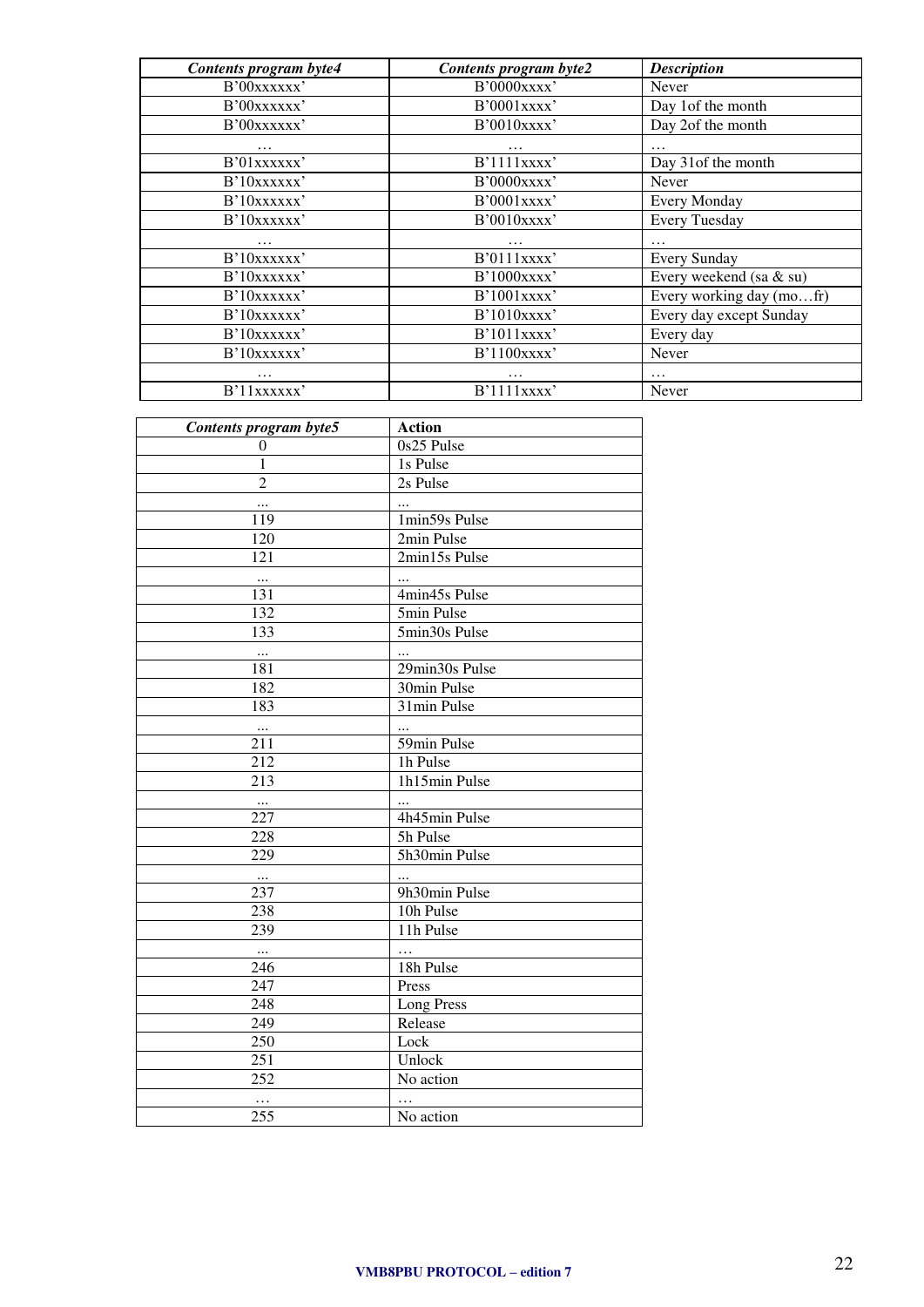| Contents program byte6 | <b>Channel</b> |
|------------------------|----------------|
| B'00000001'            | Channel 1      |
| B'00000010'            | Channel 2      |
| B'00000100'            | Channel 3      |
| B'00001000'            | Channel 4      |
| B'00010000'            | Channel 5      |
| B'00100000'            | Channel 6      |
| B'01000000'            | Channel 7      |
| B'10000000'            | Channel 8      |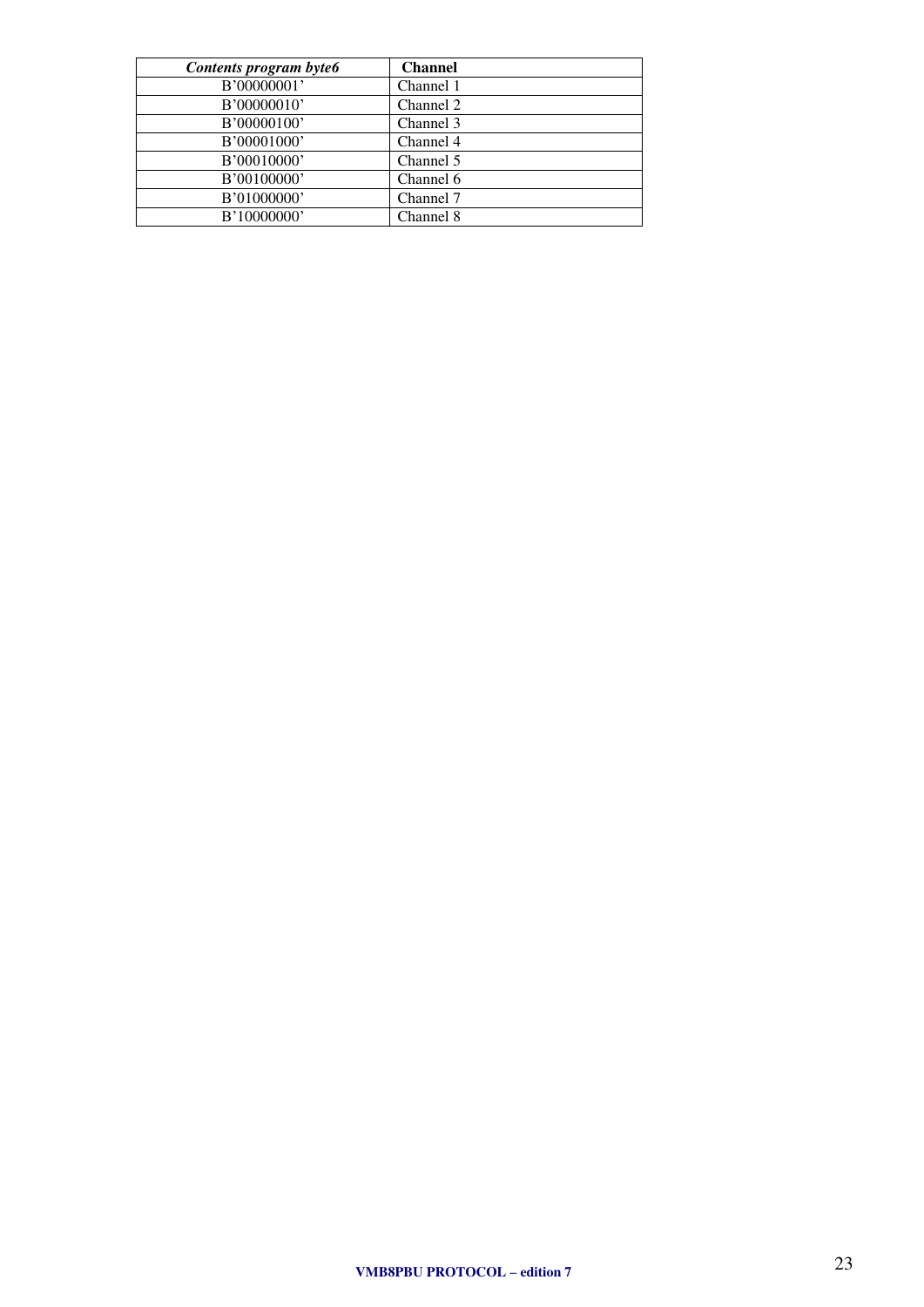# **Memory map version 2 (Build 1409 or higher):**

| <b>Address</b>      | <b>Contents</b>                                                                                                         | <b>Address</b>      | <b>Contents</b>                                                       |
|---------------------|-------------------------------------------------------------------------------------------------------------------------|---------------------|-----------------------------------------------------------------------|
| H'0000'             | Channel name character 1                                                                                                | H'0001'             | Channel 1 name character 2                                            |
|                     |                                                                                                                         | $\ldots$            |                                                                       |
| H'000E'             | Channel 1name character 15                                                                                              | H'000F'             | Channel 1 name character 16                                           |
| H'0010'             | Channel 2 name character 1                                                                                              | H'0011'             | Channel 2 name character 2                                            |
|                     |                                                                                                                         |                     |                                                                       |
| $\cdots$<br>H'001E' | Channel 2name character 15                                                                                              | H'001F'             | Channel 2 name character 16                                           |
| H'0020'             | Channel 3 name character 1                                                                                              | H'0021'             | Channel 3 name character 2                                            |
|                     |                                                                                                                         |                     |                                                                       |
| H'002E'             | Channel 3name character 15                                                                                              | H'002F'             | Channel 3 name character 16                                           |
| H'0030'             | Channel 4 name character 1                                                                                              | H'0031'             | Channel 4 name character 2                                            |
| $\cdots$            |                                                                                                                         |                     |                                                                       |
| H'003E'             | Channel 4name character 15                                                                                              | H'003F'             | Channel 4 name character 16                                           |
| H'0040'             | Channel 5 name character 1                                                                                              | H'0041'             | Channel 5 name character 2                                            |
|                     |                                                                                                                         | $\cdots$            |                                                                       |
| H'004E'             | Channel 5name character 15                                                                                              | H'004F'             | Channel 5 name character 16                                           |
| H'0050'             | Channel 6 name character 1                                                                                              | H'0051'             | Channel 6 name character 2                                            |
|                     |                                                                                                                         | $\cdots$            |                                                                       |
| H'005E'             | Channel 6name character 15                                                                                              | H'005F'             | Channel 6 name character 16                                           |
| H'0060'             | Channel 7 name character 1                                                                                              | H'0061'             | Channel 7 name character 2                                            |
|                     |                                                                                                                         | $\ldots$            |                                                                       |
| H'006E'             | Channel 7name character 15                                                                                              | H'006F'             | Channel 7 name character 16                                           |
| H'0070'             | Channel 8 name character 1                                                                                              | H'0071'             | Channel 8 name character 2                                            |
|                     |                                                                                                                         |                     |                                                                       |
| H'007E'             | Channel 8name character 15                                                                                              | H'007F'             | Channel 8 name character 16                                           |
| H'0080'             | Channel 1 reaction time                                                                                                 | H'0081'             | Channel 2 reaction time                                               |
|                     |                                                                                                                         | $\cdots$            |                                                                       |
| H'0086'             | Channel 7 reaction time                                                                                                 | H'0087'             | Channel 8 reaction time                                               |
| H'0088'             | Channels inverted/non inverted                                                                                          | H'0089'             | Led backlight on/off                                                  |
| H'008A'             | Led backlight intensity                                                                                                 | H'008C'             | Led feedback on/off                                                   |
| H'008C'             | Enable/disable slow blinking led feedback                                                                               | H'008D'             | Enable/disable fast blinking led feedback                             |
| H'008E'             | Enable/disable very fast blinking led feedback                                                                          | H'008F'             | Led intensity (Build 1204 or higher)                                  |
| H'0090'             | Program selection (none/summer/winter/holiday)                                                                          | H'0091'             | Channel 81 prog disable/enable flags                                  |
| H'0092'             | Channel 81 locked/unlocked flags                                                                                        | H'0093'             | Alarm clock configuration                                             |
| H'0094'             | Wake up 1 hour $(023)$                                                                                                  | H'0095'             | Wake up 1 minutes $(059)$                                             |
| H'0096'             | Go to bed 1 hour $(023)$                                                                                                | H'0097'             | Go to bed 1 minutes $(059)$                                           |
| H'0098'             | Wake up 2 hour $(023)$                                                                                                  | H'0099'             | Wake up 2 minutes $(059)$                                             |
| H'009A'             | Go to bed 2 hour $(023)$                                                                                                | H'009B'             | Go to bed 2 minutes $(059)$                                           |
| H'009C'             | Channel 1 start function                                                                                                | H'009D'             | Channel 1 end function                                                |
|                     |                                                                                                                         |                     |                                                                       |
| $\cdots$<br>H'00AA' | $\cdots$<br>Channel 8 start function                                                                                    | $\ldots$<br>H'00AB' | $\cdots$<br>Channel 8 end function                                    |
| H'00AC'             | Multi function channels 81 auto reset enable                                                                            | H'00AD'             | Dual function channels 81 enable                                      |
| H'00AE'             | Dual function long pressed time                                                                                         | H'00AF'             | Long pressed delay (Build 1204 or higher)                             |
| H'00B0'             | Sunrise hour at 21 December $(023)$                                                                                     | H'00B1'             | Sunrise minutes at 21 December (059)                                  |
| H'00B2'             | Sunrise 21 January - sunrise 5 January (-128'127')                                                                      | H'00B3'             | Sunrise 5 February – sunrise 21 January (-128'127')                   |
| H'00B4'             | Sunrise 21 February – sunrise 5 February (-128'127')                                                                    | H'00B5'             | Sunrise 5 March - sunrise 21 February (-128'127')                     |
| H'00B6'             | Sunrise 21 March – sunrise 5 March (-128'127')                                                                          | H'00B7'             | Sunrise 5 April – sunrise 21 March (-128'127')                        |
| H'00B8'             | Sunrise 21 April – sunrise 5 April $(-128^{\circ} \dots 127^{\circ})$                                                   | H'00B9'             | Sunrise 5 May – sunrise 21 April (-128'127')                          |
| H'00BA'             | Sunrise 21 May – sunrise 5 May (-128'127')                                                                              | H'00BB'             | Sunrise 5 June – sunrise 21 May (-128'127')                           |
| H'00BC'             | Sunrise 21 June – sunrise 5 June $(-128^{\circ} \dots 127^{\circ})$                                                     | H'00BD'             | Sunrise 5 July – sunrise 21 June $(-128^{\circ} \dots 127^{\circ})$   |
| H'00BE'             |                                                                                                                         | H'00BF'             | Sunrise 5 August – sunrise 21 July $(-128^{\circ} \dots 127^{\circ})$ |
| H'00C0'             | Sunrise 21 July – sunrise 5 July $(-128^{\circ} \dots 127^{\circ})$<br>Sunrise 21 August – sunrise 5 August (-128'127') | H'00C1'             | Sunrise 5 September – sunrise 21 August (-128'127')                   |
| H'00C2'             | Sunrise 21 September – sunrise 5 September (-128.127')                                                                  | H'00C3'             | Sunrise 5 October – sunrise 21 September (-128'127')                  |
|                     |                                                                                                                         |                     |                                                                       |
| H'00C4'<br>H'00C6'  | Sunrise 21 October – sunrise 5 October (-128'127')                                                                      | H'00C5'             | Sunrise 5 November – sunrise 21 October (-128'127')                   |
|                     | Sunrise 21 November – sunrise 5 November $(-128^{\circ} \ldots 127^{\circ})$                                            | H'00C7'             | Sunrise 5 December – sunrise 21 November (-128'127')                  |
| H'00C8'             | Sunrise 21 December – sunrise 5 December (-128'127')                                                                    | H'00C9'             | Sunrise 5 January – sunrise 21 December (-128'127')                   |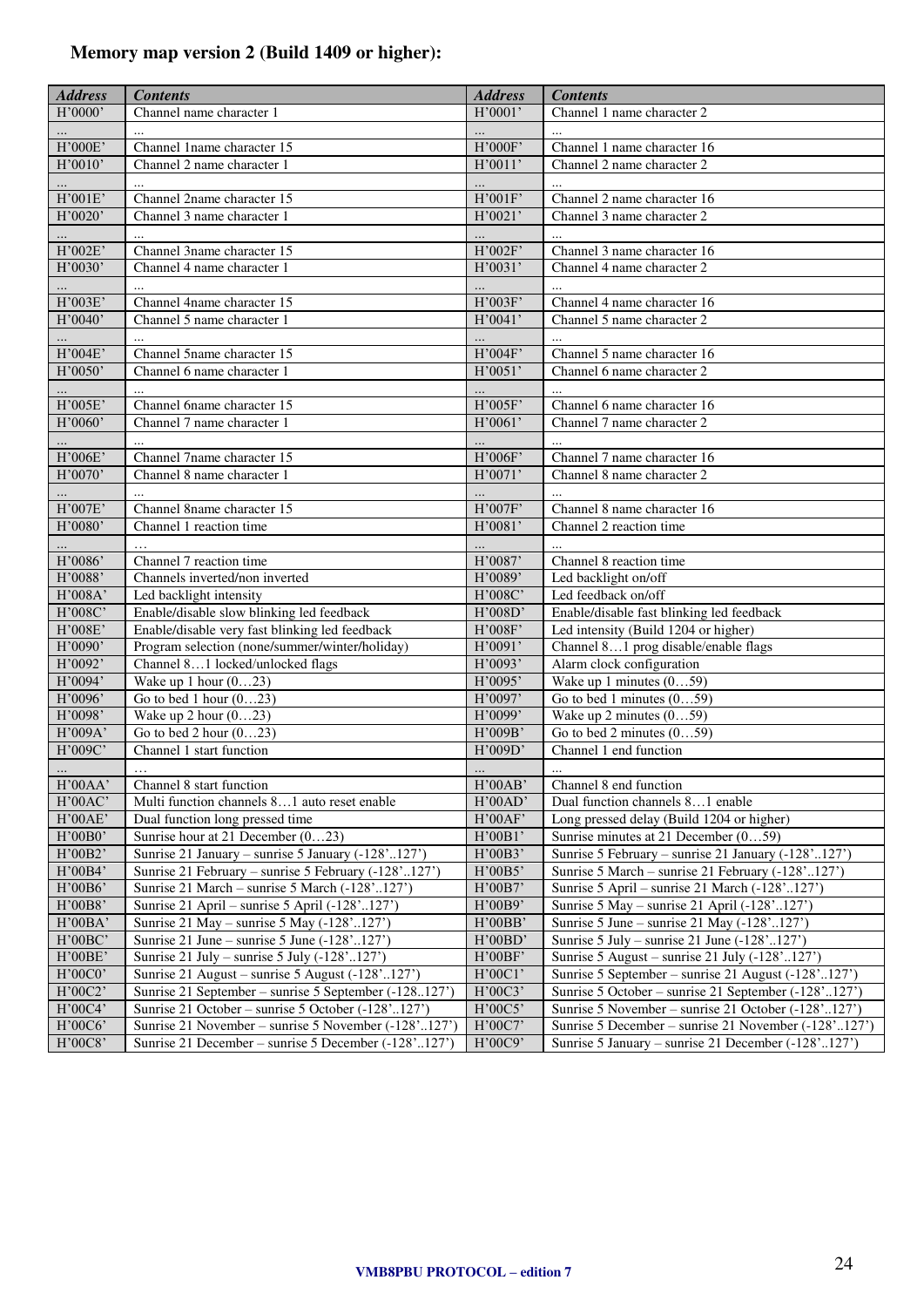| <b>Address</b> | <b>Contents</b>                                                            | <b>Address</b> | <b>Contents</b>                                                            |
|----------------|----------------------------------------------------------------------------|----------------|----------------------------------------------------------------------------|
| H'00CA'        | Sunset hour at 21 December $(023)$                                         | H'00CB'        | Sunset minutes at 21 December $(059)$                                      |
| H'00CC'        | Sunset 21 January – sunrise 5 January $(-128^{\circ} \dots 127^{\circ})$   | H'00CD'        | Sunset 5 February – sunrise 21 January $(-128$ 127')                       |
| H'00CE'        | Sunset 21 February – sunrise 5 February $(-128^{\circ} \dots 127^{\circ})$ | H'00CF'        | Sunset 5 March – sunrise 21 February $(-128^{\circ} \dots 127^{\circ})$    |
| H'00D0'        | Sunset 21 March – sunrise 5 March $(-128^{\circ} \dots 127^{\circ})$       | H'00D1'        | Sunset 5 April – sunrise 21 March $(-128$ <sup>"</sup> 127 <sup>"</sup> )  |
| H'00D2'        | Sunset 21 April – sunrise 5 April (-128'127')                              | H'00D3'        | Sunset 5 May – sunrise 21 April $(-128^{\circ} \dots 127^{\circ})$         |
| H'00D4'        | Sunset 21 May – sunrise 5 May $(-128$ 127')                                | H'00D5'        | Sunset 5 June – sunrise 21 May $(-128$ "127")                              |
| H'00D6'        | Sunset 21 June – sunrise 5 June $(-128$ <sup>'</sup> 127')                 | H'00D7'        | Sunset 5 July – sunrise 21 June $(-128$ <sup>"</sup> 127")                 |
| H'00D8'        | Sunset 21 July – sunrise 5 July $(-128^{\circ} \dots 127^{\circ})$         | H'00D9'        | Sunset 5 August – sunrise 21 July $(-128^{\circ} \dots 127^{\circ})$       |
| H'00DA'        | Sunset 21 August – sunrise 5 August (-128'127')                            | H'00DA'        | Sunset 5 September – sunrise 21 August (-128'127')                         |
| H'00DC'        | Sunset 21 September – sunrise 5 September (-128'127')                      | H'00DC'        | Sunset 5 October – sunrise 21 September $(-128^{\circ} \dots 127^{\circ})$ |
| H'00DE'        | Sunset 21 October – sunrise 5 October $(-128^{\circ} \dots 127^{\circ})$   | H'00DF'        | Sunset 5 November – sunrise 21 October (-128'127')                         |
| H'00E0'        | Sunset 21 November – sunrise 5 November $(-128^{\circ} \dots 127^{\circ})$ | H'00E1'        | Sunset 5 December – sunrise 21 November (-128'127')                        |
| H'00E2'        | Sunset 21 December – sunrise 5 December $(-128^{\circ} \dots 127^{\circ})$ | H'00E3'        | Sunset 5 January – sunrise 21 December $(-128^{\circ} \dots 127^{\circ})$  |
| H'00E4'        | Not used                                                                   | H'00E5'        | Not used                                                                   |
|                | $\cdots$                                                                   |                |                                                                            |
| H'00F8'        | Module terminator (Build 1409 or higher)                                   | H'00F9'        | Current day $(131)$ (Build 1204 or higher)                                 |
| H'00FA'        | Current month $(112)$ (Build 1204 or higher)                               | H'00FB'        | Current year high byte (Build 1204 or higher)                              |
| H'00FC'        | Current year low byte (Build 1204 or higher)                               | H'00FD'        | Module Address                                                             |
| H'00FE'        | Serial number high                                                         | H'00FF'        | Serial number low                                                          |

# **Remark:**

Unused locations contain H'FF' Do not overwrite the following address location:

| H'0090'           | program selection              |
|-------------------|--------------------------------|
| H'0091'           | channel program enable/disable |
| H'0092'           | channel locked/unlocked        |
| H'00F9'           | current day of month           |
| H'00FA'           | current month                  |
| H'00FB' & H'00FC' | curent year                    |
| H'00FD'           | module address                 |
| H'00FE' & H'00FF' | module serial number           |
|                   |                                |

# *Valid reaction times*

| <b>Contents</b> | <b>Reaction time</b> |
|-----------------|----------------------|
| H'05'           | 0.065s               |
| H'4C'           | l S                  |
| H'99'           | 2s                   |
| H'E0'           | 3s                   |
| H'FF'           | Channel disabled     |

# *Valid long pressed delay (Build 1204 or higher)*

| <b>Contents</b> | <b>Reaction time</b> |
|-----------------|----------------------|
| H'40'           | 0.8s                 |
| H'80'           | 1.6s                 |
| -4'FF'-         | Default 0.8s         |

## *Channels inverted*

| <b>Contents</b> | Led feedback           |
|-----------------|------------------------|
| B'xxxxxxx0'     | Channel 1 inverted     |
| B'xxxxxx1'      | Channel 1 not inverted |
|                 | $\cdots$               |
| B'OXXXXXXX'     | Channel 8 inverted     |
| B'1xxxxxx'      | Channel 8 non inverted |

# *Led Backlight on/off*

| <b>Contents</b> | <b>Led backlight</b> |
|-----------------|----------------------|
| B'xxxxxx0'      | Channel 1 off        |
| B'xxxxxx1'      | Channel 1 on         |
|                 | $\cdots$             |
| B'OXXXXXXX'     | Channel 8 off        |
| B'1xxxxxx'      | Channel 8 on         |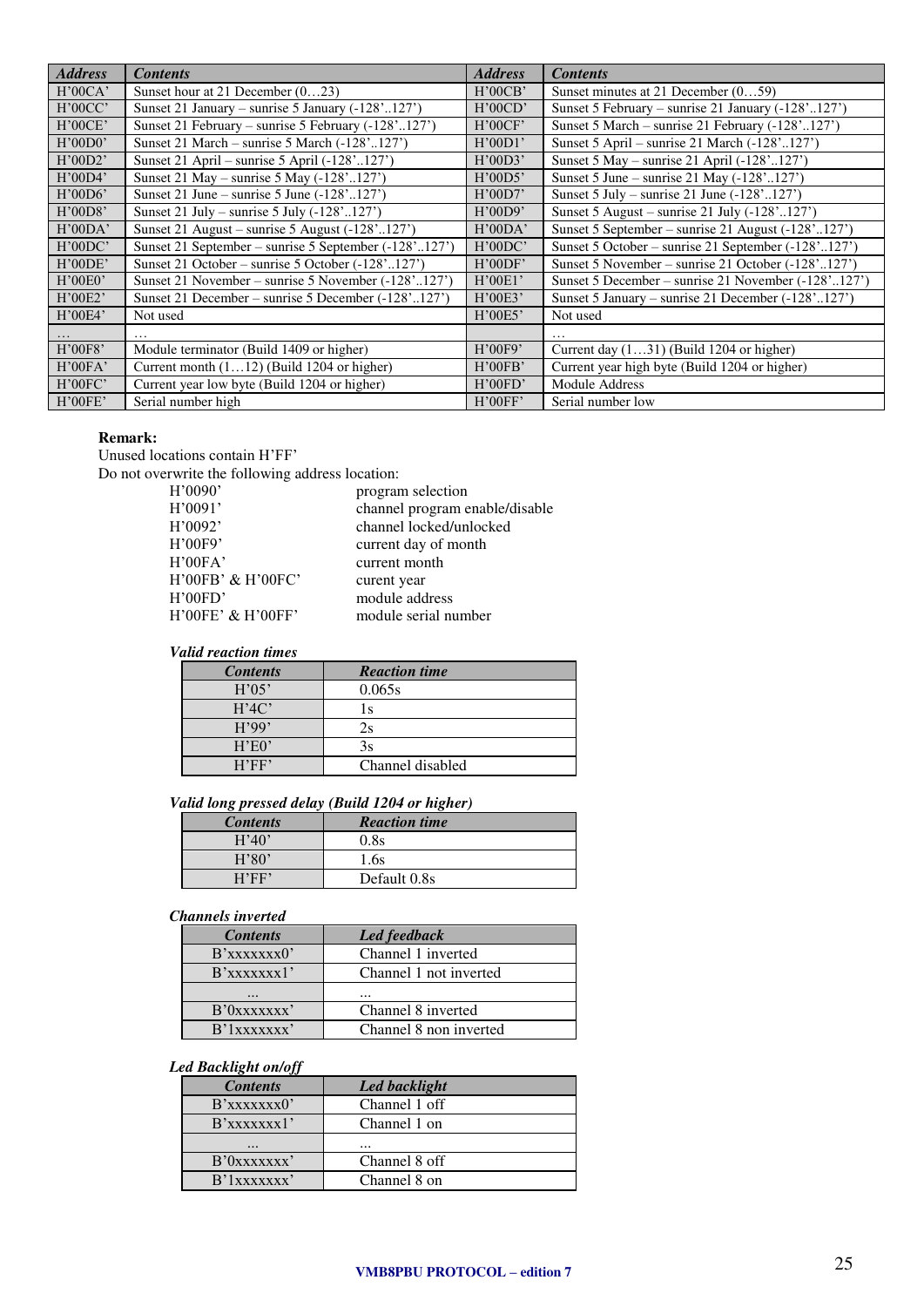# *Led backlight intensity*

| <b>Contents</b> | Led backlight intensity |
|-----------------|-------------------------|
| H'01'           | Minimum                 |
| $\cdots$        | $\cdots$                |
|                 | Maximum                 |

# *Led feedback on/off*

| <br><b>Contents</b> | Led feedback  |
|---------------------|---------------|
| B'xxxxxx0'          | Channel 1 off |
| B'xxxxxx1'          | Channel 1 on  |
| $\cdots$            | $\cdots$      |
| B'0xxxxxx'          | Channel 8 off |
| B'1xxxxxx'          | Channel 8 on  |

# *Led intensity (Build 1204 or higher)*

| <b>Contents</b> | Led intensity |
|-----------------|---------------|
| H'01'           | Minimum       |
| $\cdots$        | $\cdots$      |
| H'40'           | Maximum       |

# *Slow blinking Led feedback on/off*

| <b>Contents</b> | <b>Slow blinking Led feedback</b> |
|-----------------|-----------------------------------|
| B'xxxxxxx0'     | Channel 1 off                     |
| B'xxxxxx1'      | Channel 1 on                      |
|                 | $\cdots$                          |
| B'OXXXXXXX'     | Channel 8 off                     |
| B'1xxxxxx'      | Channel 8 on                      |

# *Fast blinking Led feedback on/off*

| <b>Contents</b> | <b>Fast blinking Led feedback</b> |  |
|-----------------|-----------------------------------|--|
| B'xxxxxx0'      | Channel 1 off                     |  |
| B'xxxxxx1'      | Channel 1 on                      |  |
|                 | $\cdots$                          |  |
| B'OXXXXXXX'     | Channel 8 off                     |  |
| R'1xxxxxx'      | Channel 8 on                      |  |

# *Very fast blinking Led feedback on/off*

| - -             |                                        |  |
|-----------------|----------------------------------------|--|
| <b>Contents</b> | <b>Very Fast blinking Led feedback</b> |  |
| B'xxxxxx0'      | Channel 1 off                          |  |
| B'xxxxxx1'      | Channel 1 on                           |  |
|                 | $\cdots$                               |  |
| B'OXXXXXXX'     | Channel 8 off                          |  |
| B'1xxxxxx'      | Channel 8 on                           |  |
|                 |                                        |  |

### *Program selection*

| <b>Contents</b> | <b>Selected program</b> |  |
|-----------------|-------------------------|--|
|                 | None                    |  |
|                 | Summer                  |  |
|                 | Winter                  |  |
|                 | Holiday                 |  |

# *Channel program disabled*

| <b>Contents</b> | Channel program enabled/disabled |  |
|-----------------|----------------------------------|--|
| B'xxxxxx0'      | Channel 1 programs enabled       |  |
| B'xxxxxx1'      | Channel 1 programs disabled      |  |
|                 |                                  |  |
| B'OXXXXXXX'     | Channel 8 programs enabled       |  |
| B'1xxxxxx'      | Channel 8 programs disabled      |  |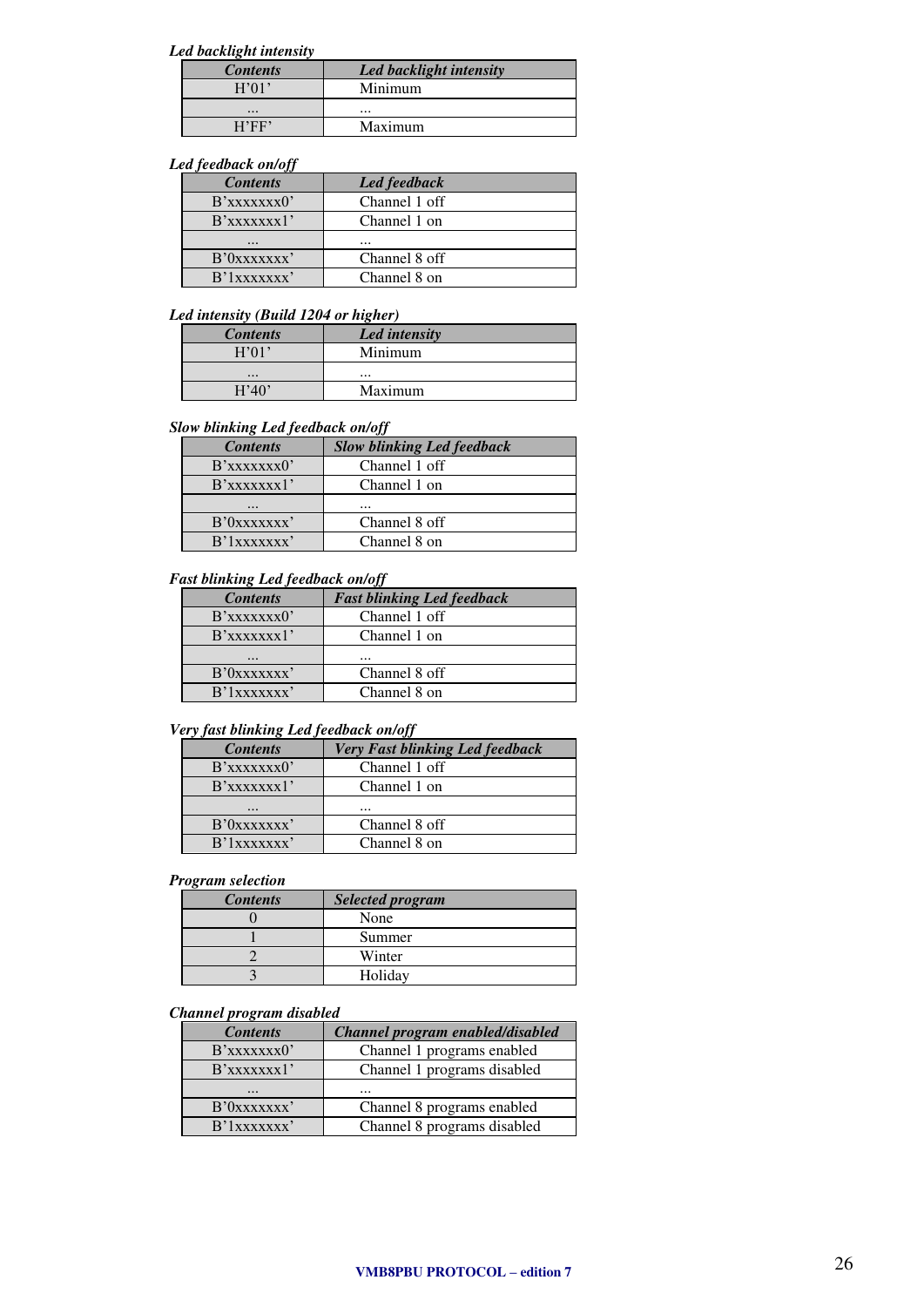### *Channel locked*

| <b>Contents</b> | <b>Channel locked/unlocked</b> |  |
|-----------------|--------------------------------|--|
| B'xxxxxx0'      | Channel 1 unlocked             |  |
| B'xxxxxx1'      | Channel 1 locked               |  |
|                 | $\cdots$                       |  |
| B'0xxxxxx'      | Channel 8 unlocked             |  |
| B'1xxxxxx'      | Channel 8 locked               |  |

# *Alarm clock configuration*

| <b>Contents</b>       | <b>Channel locked/unlocked</b> |  |
|-----------------------|--------------------------------|--|
| B'xxxxxxx0'           | Alarm 1 disabled               |  |
| B'xxxxxx1'            | Alarm 1 enabled                |  |
| B'0xxxx0x'            | Local alarm 1                  |  |
| B'1xxxx1x'            | Global alarm 1                 |  |
| B'xxxxx0xx'           | Alarm 2 disabled               |  |
| B'xxxxx1xx'           | Alarm 2 enabled                |  |
| B'xxxx0xxx'           | Local alarm 2                  |  |
| B'xxxx1xxx'           | Global alarm 2                 |  |
| B'xxx0xxxx'           | Sunrise disabled               |  |
| $B'$ xxx $1$ xxx $x'$ | Sunrise enabled                |  |
| B'xx0xxxx'            | Sunset disabled                |  |
| B'xx1xxxxx'           | Sunset enabled                 |  |
| B'x0xxxxxx'           | Summer time disabled           |  |
| B'x1xxxxxx'           | Summer time enabled            |  |

# *Channel x start/end function*

| $\cdot$         |                 |  |
|-----------------|-----------------|--|
| <b>Contents</b> | <b>Function</b> |  |
| B'00000001'     | Channel 1       |  |
| B'00000010'     | Channel 2       |  |
| $\cdots$        | $\cdots$        |  |
| B'01000000'     | Channel 7       |  |
| B'10000000'     | Channel 8       |  |
|                 |                 |  |

### **Remark:**

For a normal one function button, the start and end function channel are the same.

For a multi function button, the start function channel must be less than the end function. At every press the next channel wil be send. When the end function channel is reached, the start channel will be send again at the next press.

For a dual function button, the start function channel will be send at a short press or the end function will be send at a long press.

### *Multi function auto reset*

| <b>Contents</b> | <b>Multi</b> function auto reset                              |  |
|-----------------|---------------------------------------------------------------|--|
| B'xxxxxxx0'     | Channel 1 auto reset disabled<br>Channel 1 auto reset enabled |  |
| B'xxxxxx1'      |                                                               |  |
|                 | $\cdots$                                                      |  |
| B'0xxxxxx'      | Channel 8 auto reset disabled<br>Channel 8 auto reset enabled |  |
| B'1xxxxxx'      |                                                               |  |

**Remark:** When auto reset is enabled, the start function will be loaded again after 3 seconds inactivity of the channel.

### *Dual function enable*

| <b>Contents</b> | <b>Dual</b> function             |  |
|-----------------|----------------------------------|--|
| B'xxxxxxx0'     | Channel 1 dual function disabled |  |
| B'xxxxxx1'      | Channel 1 dual function enabled  |  |
|                 |                                  |  |
| B'0xxxxxx'      | Channel 8 dual function disabled |  |
| B'1xxxxxx'      | Channel 8 dual function enabled  |  |

### **Remark:**

For a dual function button, the start function channel will be send at a short press or the end function will be send at a long press.

The dual function overwrites the multi function mode.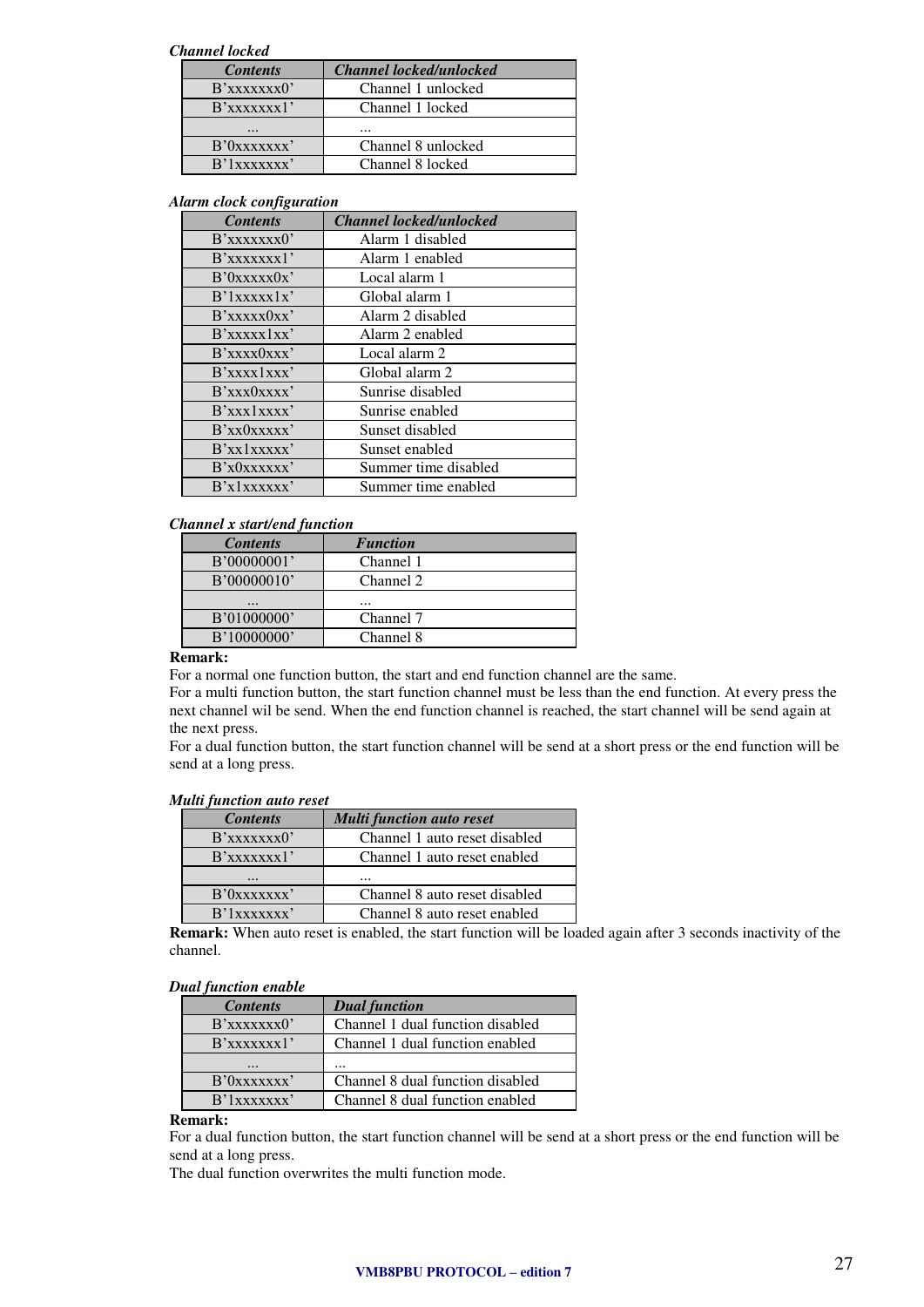*Valid dual function long pressed times* 

| <b>Contents</b> | Long pressed time |
|-----------------|-------------------|
| H'4C'           |                   |
| H'99'           |                   |
|                 |                   |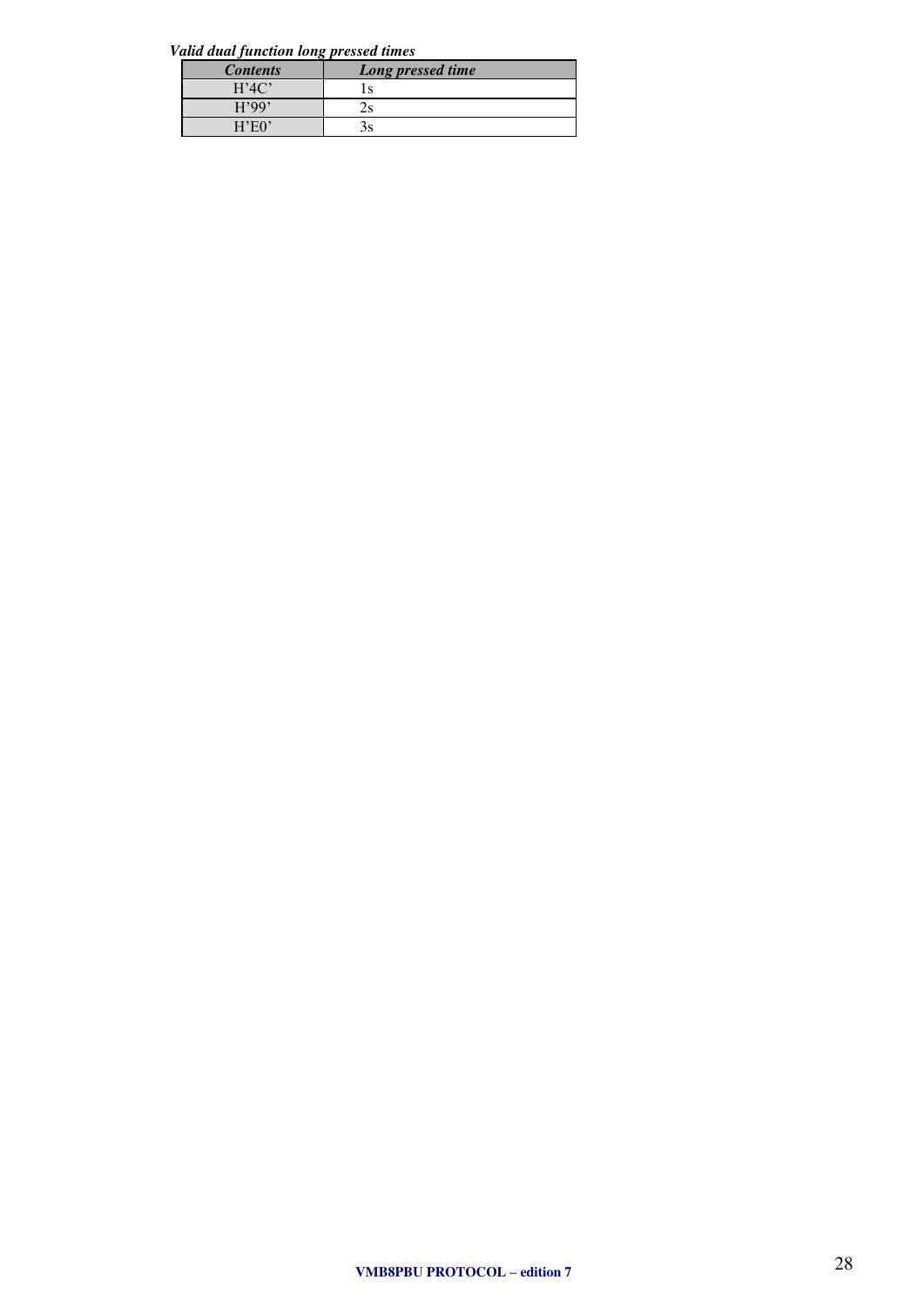| <b>Address</b> | <b>Contents</b>                         | <b>Address</b> | <b>Contents</b>                         |
|----------------|-----------------------------------------|----------------|-----------------------------------------|
| H'0100'        | Linked Push button 1 module address     | H'0101'        | Linked Push button 1 bit number         |
| H'0102'        | Linked Push button 1 action             | H'0103'        | Linked Push button 1 time parameter     |
| H'0104'        | Linked Push button 1 channel parameter  | H'0105'        | Linked Push button 2 module address     |
| H'0106'        | Linked Push button 2 bit number         | H'0107'        | Linked Push button 2 action             |
| H'0108'        | Linked Push button 2 time parameter     | H'0109'        | Linked Push button 2 channel parameter  |
| H'010A'        | $\cdots$                                | H'010B'        | $\cdots$                                |
| $\cdots$       | $\cdots$                                | $\cdots$       | $\cdots$                                |
| $\cdots$       | $\cdots$                                | H'01F5'        | Linked Push button 50 module address    |
| H'01F6'        | Linked Push button 50 bit number        | H'01F7'        | Linked Push button 50 action            |
| H'01F8'        | Linked Push button 50 time parameter    | H'01F9'        | Linked Push button 50 channel parameter |
| H'01FA'        | Linked Push button 51 module address    | H'01FB'        | Linked Push button 51 bit number        |
| H'01FC'        | Linked Push button 51 action            | H'01FD'        | Linked Push button 51 time parameter    |
| H'01FE'        | Linked Push button 51 channel parameter | H'01FF'        | Not used                                |

# **Remark:** Unused locations contain H'FF'

| <b>Action</b>  | <b>Action</b>                                 | <b>Time</b>              | <b>Bit number</b>        |
|----------------|-----------------------------------------------|--------------------------|--------------------------|
| number         |                                               | parameter                |                          |
| $\overline{0}$ | Switch status led indication                  |                          | Channel bit              |
|                | Lock channel at closed switch                 |                          | Channel bit              |
| $\overline{2}$ | Lock channel at opened switch                 |                          | Channel bit              |
| 3              | Lock channel                                  | Timeout                  | Channel bit              |
| $\overline{4}$ | Lock/unlock channel                           | Timeout                  | Channel bit              |
| 5              | Unlock channel                                |                          | Channel bit              |
| 6              | Disable channel program at closed switch      |                          | Channel bit              |
| $\overline{7}$ | Disable channel program at opened switch      |                          | Channel bit              |
| 8              | Disable channel program channel               | Timeout                  | Channel bit              |
| 9              | Disable/enable channel program                | Timeout                  | Channel bit              |
| 10             | Enable channel program                        |                          | Channel bit              |
| 11             | Select no programs                            | ٠                        |                          |
| 12             | Select summer programs                        |                          |                          |
| 13             | Select winter programs                        | $\qquad \qquad -$        | ٠                        |
| 14             | Select holiday programs                       | ٠                        |                          |
| 15             | Enable Alarm/Sunrise/Sunset at closed switch  | $\overline{\phantom{a}}$ | Alarm/sunrise/sunset bit |
| 16             | Enable Alarm/Sunrise/Sunset at open switch    | $\overline{\phantom{a}}$ | Alarm/sunrise/sunset bit |
| 17             | Disable Alarm/Sunrise/Sunset at closed switch | $\overline{a}$           | Alarm/sunrise/sunset bit |
| 18             | Disable Alarm/Sunrise/Sunset at open switch   | $\overline{a}$           | Alarm/sunrise/sunset bit |
| 19             | Enable Alarm/Sunrise/Sunset                   | $\overline{\phantom{a}}$ | Alarm/sunrise/sunset bit |
| 20             | Enable/Disable Alarm/Sunrise/Sunset           | Ē,                       | Alarm/sunrise/sunset bit |
| 21             | Disable Alarm/Sunrise/Sunset                  | ٠                        | Alarm/sunrise/sunset bit |

# Bit Number

| <b>Contents</b> | <b>Bit number</b>    |
|-----------------|----------------------|
| B'00000001'     | Channel 1 or Alarm1  |
| B'00000010'     | Channel 2            |
| B'00000100'     | Channel 3 or Alarm2  |
| B'00001000'     | Channel 4            |
| B'00010000'     | Channel 5 or Sunrise |
| B'00100000'     | Channel 6 or Sunset  |
| B'01000000'     | Channel 7            |
| B'10000000'     | Channel 8            |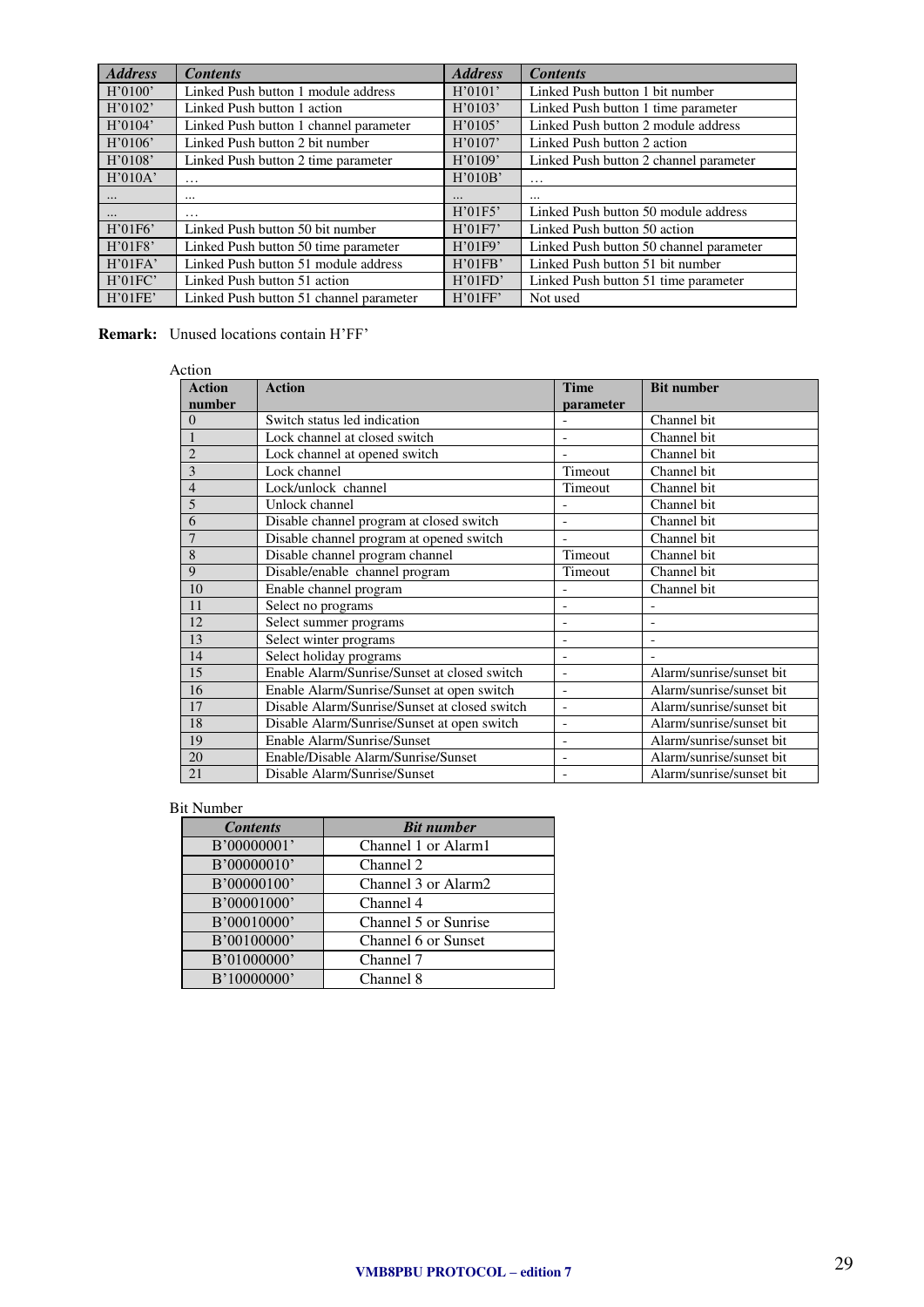Time parameter

| Time parameter   | <b>Timeout</b>  |
|------------------|-----------------|
| $\overline{0}$   | 0s (No timer)   |
| $\mathbf{1}$     | 1s              |
| $\overline{2}$   | 2s              |
|                  |                 |
| 119              | 1min59s         |
| 120              | 2min            |
| 121              | 2min15s         |
| <u></u>          |                 |
| 131              | 4min45s         |
| 132              | 5min            |
| 133              | 5min30s         |
| $\cdots$         |                 |
| 181              | 29min30s        |
| 182              | 30min           |
| 183              | 31min           |
| $\ldots$         |                 |
| $\overline{211}$ | 59min           |
| 212              | 1 <sub>h</sub>  |
| 213              | 1h15min         |
| $\cdots$         |                 |
| 227              | 4h45min         |
| 228              | 5h              |
| 229              | 5h30min         |
| $\cdots$         |                 |
| 237              | 9h30min         |
| 238              | 10 <sub>h</sub> |
| 239              | 11h             |
| $\ldots$         |                 |
| $\overline{251}$ | 23h             |
| 252              | $1\mathrm{d}$   |
| 253              | 2d              |
| 254              | 3d              |
| 255              | infinite        |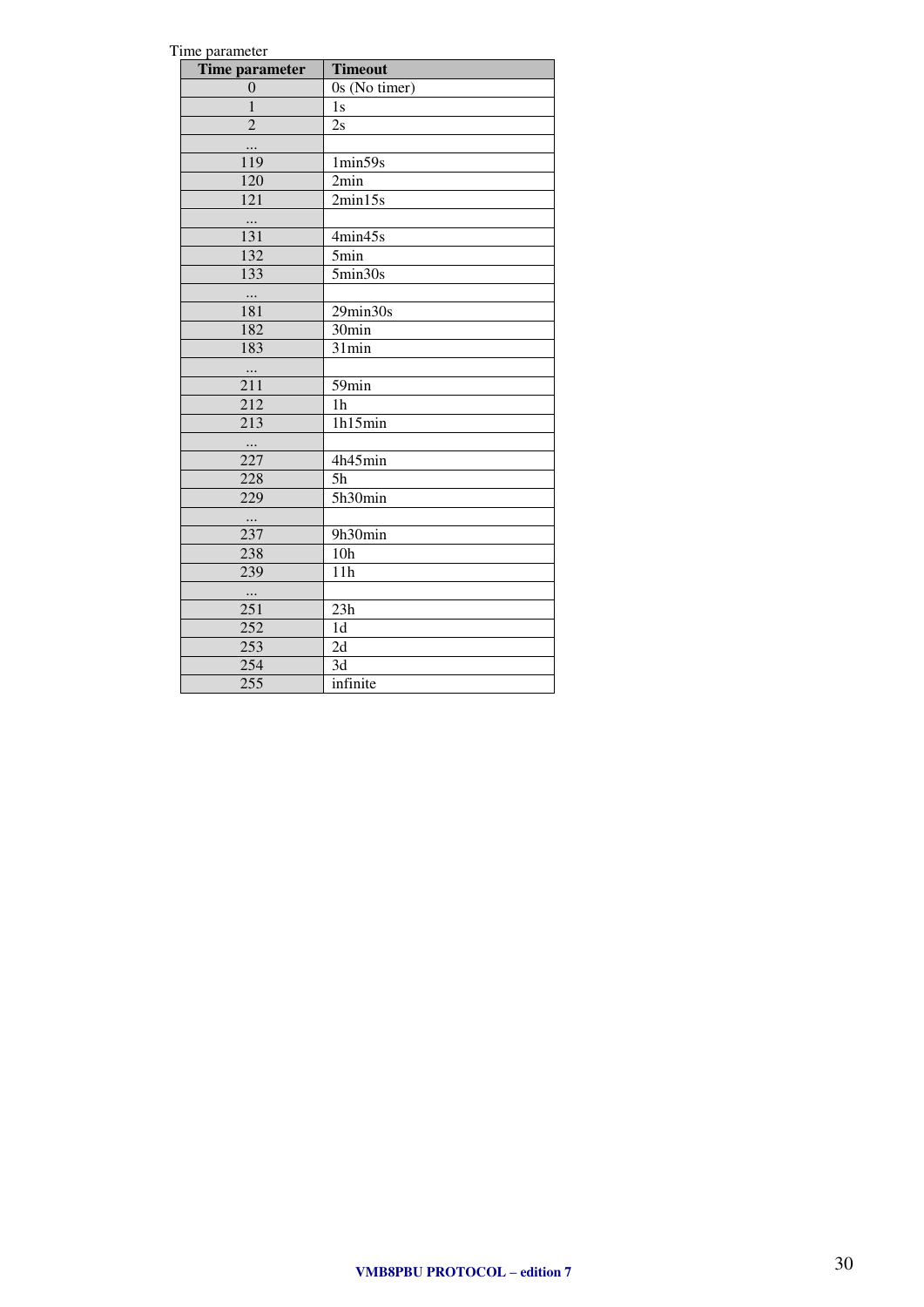| <b>Address</b>    | <b>Contents</b>       | <b>Address</b>   | <b>Contents</b>       |
|-------------------|-----------------------|------------------|-----------------------|
| H'0200'           | Program step 1 byte1  | H'0201'          | Program step 1 byte2  |
| H'0202'           | Program step 1 byte3  | H'0203'          | Program step 1 byte4  |
| H'0204'           | Program step 1 byte5  | H'0205'          | Program step 1 byte6  |
| $\cdot\cdot\cdot$ | $\cdot \cdot$         | $\bullet\bullet$ | $\cdot$               |
| H'03B6'           | Program step 74 byte1 | H'03B7'          | Program step 74 byte2 |
| H'03B8'           | Program step 74 byte3 | H'03B9'          | Program step 74 byte4 |
| H'03BA'           | Program step 74 byte5 | H'03BB'          | Program step 74 byte6 |

| Contents program byte1 | <b>Description</b>                 |  |
|------------------------|------------------------------------|--|
| B'000xxxxx'            | Disable program step               |  |
| B'001xxxxx'            | Absolute time                      |  |
| B'010xxxxx'            | Wake up time $1 +$ relative time   |  |
| B'011xxxxx'            | Go to bed time $1 +$ relative time |  |
| B'100xxxxx'            | Wake up time $2 +$ relative time   |  |
| B'101xxxxx'            | Go to bed time $2 +$ relative time |  |
| B'110xxxxx'            | Sunrise + relative time            |  |
| B'111xxxxx'            | Sunset + relative time             |  |
| B'xxx01111'            | Rel. time $= 3h45$ min             |  |
|                        |                                    |  |
| $B'$ xxx00001'         | Rel. time $= 15$ min               |  |
| $B'$ xxx00000 $'$      | Rel. time $= 0$                    |  |
| $B'$ xxx $11111'$      | Rel. time $= -15$ min              |  |
| .                      |                                    |  |
| $B'$ xxx $10000'$      | Rel. time $= -4h$                  |  |

**Remark:** Wake up, Go to bed, sunrise & sunset time are only allowed for weekly programs

| Contents program byte2 | <b>Description</b> |  |
|------------------------|--------------------|--|
| B'xxxx0000'            | Weekly program     |  |
| B'xxxx0001'            | January            |  |
| B'xxxx0010'            | February           |  |
| B'xxxx0011'            | March              |  |
| B'xxxx0100'            | April              |  |
| B'xxxx0101'            | May                |  |
| B'xxxx0110'            | June               |  |
| B'xxxx0111'            | July               |  |
| B'xxxx1000'            | August             |  |
| B'xxxx1001'            | September          |  |
| B'xxxx1010'            | October            |  |
| B'xxxx1011'            | November           |  |
| B'xxxx1100'            | December           |  |
| B'xxxx1101'            | Monthly program    |  |
| B'xxxx1110'            | Monthly program    |  |
| B'xxxx1111'            | Monthly program    |  |

| Contents program byte3 | <b>Description</b> |
|------------------------|--------------------|
| B'xxx00000'            | 0h                 |
| $B'$ xxx00001'         | 1h                 |
| $\cdots$               | $\cdots$           |
| $B'$ xxx $10111'$      | 23h                |
| B'xx1xxxx'             | Summer program     |
| B'x1xxxxxx'            | Winter program     |
| B'1xxxxxx'             | Holiday program    |

| Contents program byte4 | <b>Description</b> |
|------------------------|--------------------|
| B'xx000000'            | 0 <sub>min</sub>   |
| B'xx000001'            | 1 min              |
| $\cdots$               | $\cdots$           |
| B'xx111011'            | 59 <sub>min</sub>  |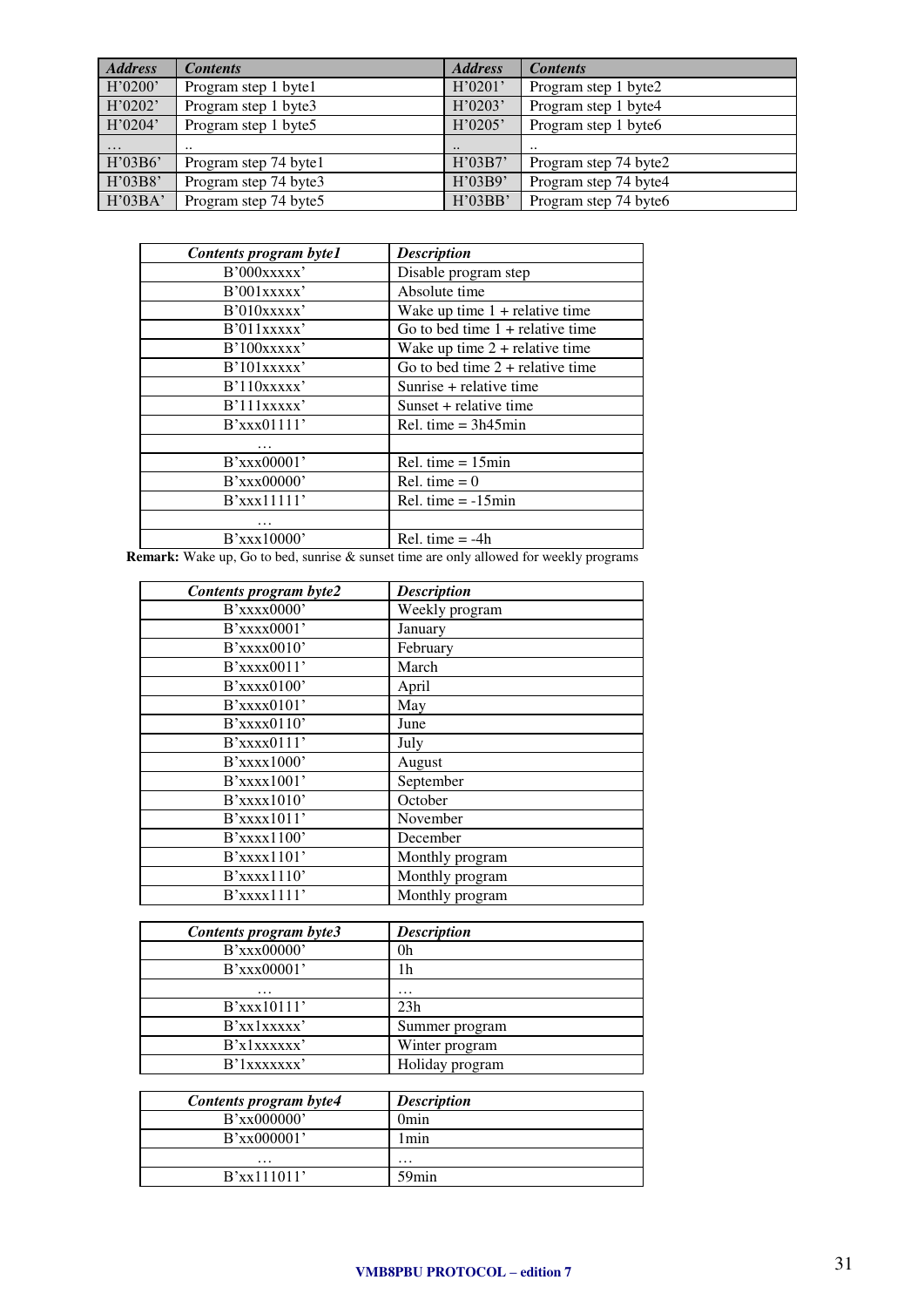| Contents program byte4 | Contents program byte2 | <b>Description</b>       |
|------------------------|------------------------|--------------------------|
| B'00xxxxxx'            | B'0000xxxx'            | Never                    |
| B'00xxxxx'             | B'0001xxxx'            | Day 1of the month        |
| B'00xxxxx'             | B'0010xxxx'            | Day 2of the month        |
| $\cdots$               | $\cdots$               | .                        |
| B'01xxxxxx'            | B'1111xxx'             | Day 31 of the month      |
| B'10xxxxxx'            | B'0000xxxx'            | Never                    |
| B'10xxxxxx'            | B'0001xxxx'            | Every Monday             |
| B'10xxxxxx'            | B'0010xxxx'            | <b>Every Tuesday</b>     |
| $\cdots$               | $\cdots$               | $\cdots$                 |
| B'10xxxxxx'            | B'0111xxxx'            | <b>Every Sunday</b>      |
| B'10xxxxx'             | B'1000xxxx'            | Every weekend (sa & su)  |
| B'10xxxxxx'            | B'1001xxxx'            | Every working day (mofr) |
| B'10xxxxxx'            | B'1010xxxx'            | Every day except Sunday  |
| B'10xxxxx'             | B'1011xxxx'            | Every day                |
| B'10xxxxxx'            | B'1100xxxx'            | Never                    |
| $\cdots$               | $\cdots$               | $\cdots$                 |
| B'11xxxxxx'            | B'1111xxxx'            | Never                    |

| Contents program byte5 | <b>Action</b>              |
|------------------------|----------------------------|
| $\boldsymbol{0}$       | 0s25 Pulse                 |
| $\overline{1}$         | 1s Pulse                   |
| $\overline{2}$         | 2s Pulse                   |
|                        | $\cdots$                   |
| 119                    | 1min59s Pulse              |
| 120                    | 2min Pulse                 |
| 121                    | 2min15s Pulse              |
| $\ddotsc$              | $\cdots$                   |
| 131                    | 4min45s Pulse              |
| 132                    | 5min Pulse                 |
| 133                    | 5min30s Pulse              |
| $\cdots$               | $\cdots$                   |
| 181                    | 29min30s Pulse             |
| 182                    | 30min Pulse                |
| 183                    | $\overline{3}$ 1 min Pulse |
| $\cdots$               |                            |
| 211                    | 59min Pulse                |
| 212                    | 1h Pulse                   |
| 213                    | $\overline{1h}15min$ Pulse |
| $\cdots$               |                            |
| 227                    | 4h45min Pulse              |
| 228                    | 5h Pulse                   |
| 229                    | 5h30min Pulse              |
| $\cdots$               | $\cdots$                   |
| 237                    | 9h30min Pulse              |
| 238                    | 10h Pulse                  |
| 239                    | 11h Pulse                  |
| $\cdots$               | $\cdots$                   |
| 246                    | 18h Pulse                  |
| 247                    | Press                      |
| 248                    | Long Press                 |
| 249                    | Release                    |
| 250                    | Lock                       |
| 251                    | Unlock                     |
| 252                    | No action                  |
| $\ldots$               | $\cdots$                   |
| 255                    | No action                  |
|                        |                            |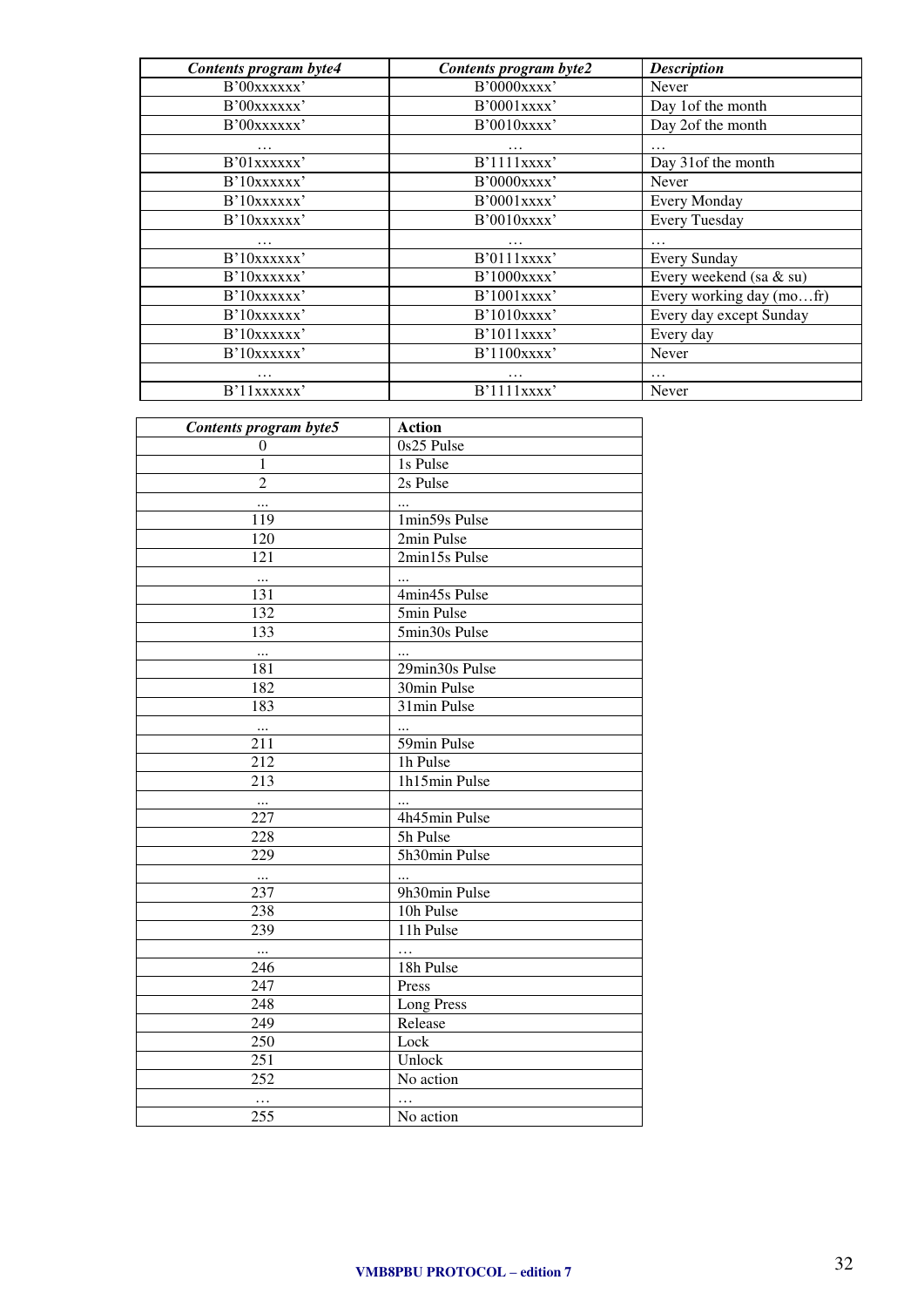| Contents program byte6 | <b>Channel</b> |
|------------------------|----------------|
| B'00000001'            | Channel 1      |
| B'00000010'            | Channel 2      |
| B'00000100'            | Channel 3      |
| B'00001000'            | Channel 4      |
| B'00010000'            | Channel 5      |
| B'00100000'            | Channel 6      |
| B'01000000'            | Channel 7      |
| B'10000000'            | Channel 8      |